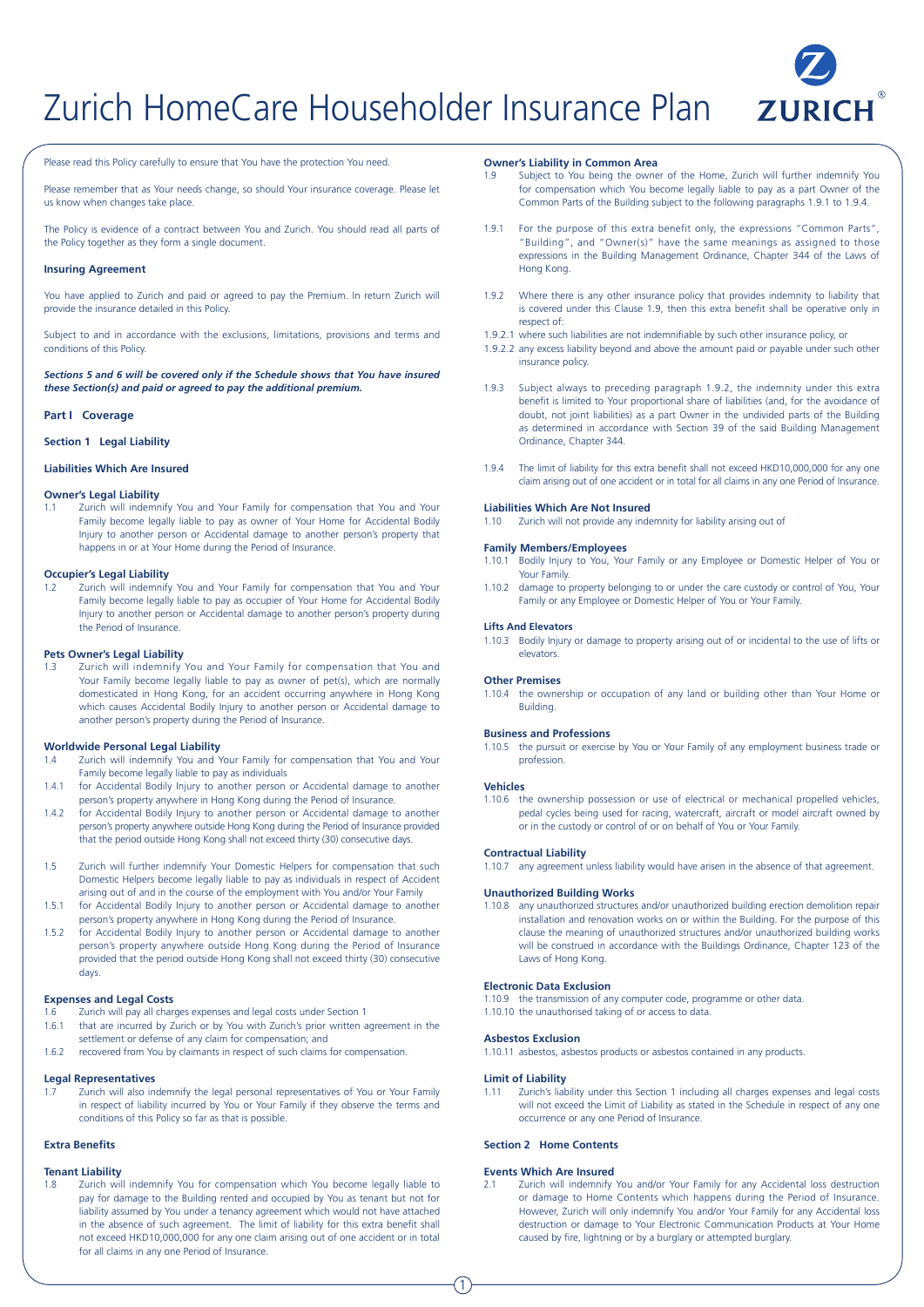## **Extra Benefits**

2.2 Zurich will also indemnify You and/or Your Family for

## **Debris Removal**<br>2.2.1 cost and e

- 2.2.1 cost and expenses which You or Your Family incur with Zurich's prior consent for the removal of the debris of any of the Home Contents which have been destroyed or damaged by an insured event.
- 2.2.1.1 Zurich will not pay any costs or expenses:
	- (a) incurred in removing debris which is not from Your Home or the area immediately adjacent to Your Home
	- (b) arising in any way directly or indirectly from pollution or contamination
	- (c) arising from enforcement of any law, ordinance, regulation or rule regulating or restricting the construction, installation, repair, replacement, demolition, occupancy, operation or other use of such property
	- (d) more than HKD5,000 in any Period of Insurance in respect of this extra benefit.

## **Damage by Firemen**<br>2.2.2 Accidental loss

2.2.2 Accidental loss or damage to Home Contents directly caused by firemen in the execution of their duties.

## **Theft of Money at Home**<br>2.2.3 any loss of money or

- any loss of money or any unauthorized use of credit cards belonging to You or Your Family in the event of theft or robbery following forcible and violent entry to or exit from Your Home provided that such loss is reported to police within twenty-four (24) hours of discovery.
- 2.2.3.1 Zurich will not pay more than HKD5,000 in any Period of Insurance in respect of this extra benefit.

#### **Alternative Accommodation**

- 2.2.4 the necessary and reasonable cost of comparable alternative accommodation and/ or meal allowance for You, Your Family and/or Your dogs/cats until Your Home is fit to live in again when Your Home is made uninhabitable by any of the causes insured by this Section 2.
- 2.2.4.1 In respect of alternative accommodation benefit for You and/or Your Family, Zurich will not pay more than HKD1,500 per day nor more than HKD50,000 in any Period of Insurance.
- 2.2.4.2 In respect of meal allowance, Zurich will not pay more than HKD500 per day nor more than HKD2,500 in any Period of Insurance.
- 2.2.4.3 In respect of the alternative accommodation benefits for Your dogs/cats, Zurich will not pay more than HKD2,500 in any Period of Insurance.

#### **Moving to a New Home**

- 2.2.5 Accidental loss or damage to Home Contents while being moved by a professional mover from Your Home to any building within the territory of Hong Kong where You and Your Family will reside.
- 2.2.5.1 Zurich will not indemnify for any loss or damage to Home Contents being left in an unattended vehicle.
- 2.2.5.2 In respect of this extra benefit, Zurich will not pay more than HKD20,000 in respect of any one item of Home Contents.

#### **Interior Decoration Period**

- 2.2.6 Accidental loss or damage to Home Contents while Your Home is undergoing interior decoration or redecoration but excluding
	- (a) any loss directly or indirectly caused by bursting of water pipes and/or blocking of drainage system.
	- $(b)$  any loss or damage to the property directly caused by the workmanship in the decoration works.
	- (c) contract works which exceed two (2) months duration.
- 2.2.6.1 Zurich will not pay more than HKD100,000 in any Period of Insurance in respect of this extra benefit.

#### **Deterioration of Frozen Food**

- 2.2.7 Accidental loss or damage to food
	- (a) in Your domestic freezer or refrigerator in Your Home caused by a sudden rise or fall in temperature or contamination from refrigerant or refrigerant fumes.
	- (b) which has been removed from Your domestic freezer or refrigerator following damage to Your domestic freezer or refrigerator in Your Home during the Period of Insurance by any cause insured by this Section 2.

#### 2.2.7.1 Zurich will not pay for any loss or damage:

- (a) due to deliberate act or withholding or restricting of power supply by any power supplier or authority.
- (b) resulting from willful neglect by You or Your Family.
- (c) if Your domestic freezer or refrigerator is more than ten (10) years old from the date of manufacture.
- 2.2.7.2 Zurich will not pay more than HKD1,500 in respect of each accident nor more than HKD3,000 in any Period of Insurance in respect of this extra benefit.

#### **Damage to Doors, Windows, Locks and Keys by Burglars**

- 2.2.8 the reasonable cost incurred for the replacement, repair and installation of doors, windows and their locks and keys of Your Home by similar items following loss of or damage to such items caused by a burglary or attempted burglary.
- 2.2.8.1 Zurich will not pay more than HKD5,000 in any Period of Insurance in respect of this extra benefit.

#### **Temporary Removal**

- 2.2.9 Accidental damage to Your Home Contents whilst temporarily removed from Home for cleaning, renovation, repair or similar purposes to any other premises and while in transit within the territory of Hong Kong.
- 2.2.9.1 Zurich will not pay more than HKD50,000 in any Period of Insurance in respect of this extra benefit.

#### **Burglary / Robbery Harm Allowance**

2.2.10 the medical expenses in a lump sum of HKD5,000 for each insured person in the event where You and/or Your Family sustain injury in a burglary or robbery at Home, and resulting in the granting of sick leave of not less than four (4) consecutive days.

#### **Personal Belongings in Your Office**

- 2.2.11 Accidental loss or damage to Your Personal Belongings that are normally kept in Your office provided that any loss is reported to the police or any damage is reported to Your employer within twenty-four (24) hours of discovery.
- 2.2.11.1 Zurich will not pay more than HKD2,500 in any Period of Insurance in respect of this extra benefit.

#### **Personal Money / Personal Belongings On Business Trips**

- 2.2.12 Accidental loss of Personal Belongings or theft of money carried by You whilst You are away from Hong Kong on business (for administrative purpose only), but Zurich does not cover loss
- 2.2.12.1 which is not reported within twenty-four (24) hours of discovery to the local police authority.
- 2.2.12.2 caused by depreciation, confiscation or shortage due to errors or omissions.
- 2.2.12.3 occurred on Your business trip exceeding thirty (30) days.
- 2.2.12.4 more than HKD2,500 for each and every occurrence.

#### **Outdoor Property Cover**

- 2.2.13 Accidental loss or damage to Home Contents whilst contained in or on verandahs, balconies, patios, terraces or forecourts of the Building and in the open generally.
- 2.2.13.1 Zurich will not pay more than HKD2,000 in respect of any one item of Home Contents nor more than HKD50,000 in any Period of Insurance

#### **Green Living Cover**

- 2.2.14 Accidental loss or damage to any "Energy efficiency products" in Your Home, this Policy shall extend to cover extra 10% of the value of an identical or a new product of similar quality against any Accidental loss or damage when You choose to replace the damaged product with a new one of identical or improved quality in the event where repair cannot be carried out according to the basis of settlement as stated in Clause 2.6.
- 2.2.14.1 "Energy efficiency products" mean any of the Listed Models of Prescribed Products as defined under the Energy Efficiency (Labelling of Products) Ordinance, Chapter 598 of the Law of Hong Kong, and the words "Listed Models" and "Prescribed Products" shall have the same meanings as assigned to them in the said Ordinance.
- 2.2.14.2 Zurich will not pay more than HKD20,000 in respect of any one item of "Energy efficiency products" nor more than the Limit of Liability of this Section 2 as stated in the Schedule in any Period of Insurance.

#### **Feng Shui Consultation**

- 2.2.15 any Feng Shui consultation costs and expenses which You incur with Zurich's prior consent when Your Home is made uninhabitable by any of the causes insured by this Section 2.
- 2.2.15.1 Zurich will not pay more than HKD3,000 in any Period of Insurance in respect of this extra benefit.

#### **Deductible**

2.3 Zurich will not be liable for the first HKD250 in respect of each and every loss under this Section 2.

#### **Events Which Are Not Insured**

2.4 Unless otherwise stated, Zurich will not indemnify You and/or Your Family for any loss destruction or damage directly or indirectly caused by:

#### **Theft**

- 2.4.1 theft of Home Contents unless following a forcible and violent entry to or exit from Your Home which has been reported to police within twenty-four (24) hours of discovery.
- 2.4.2 theft by You, Your Family or Your Domestic Helper or any person entered to Your Home with the consent of You or Your Family or by any Employee or Domestic Helper of You or Your Family.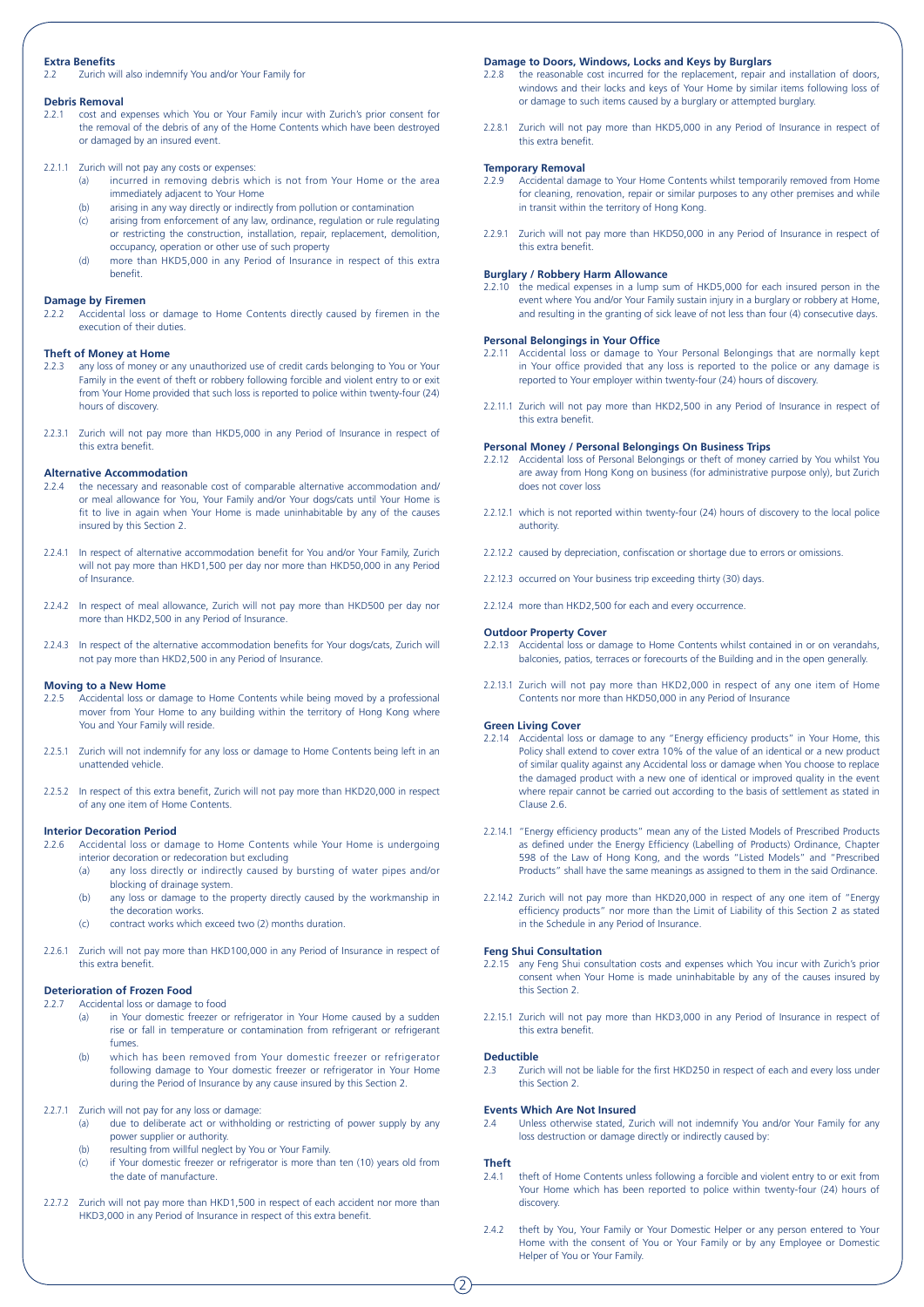### **Dishonesty**

2.4.3 fraudulent action trick device or other false pretence.

## **Wear and Tear**<br>2.4.4 **Wear and**

2.4.4 wear and tear, rust, corrosion, mildew, mould, change in temperature or humidity.

2.4.5 However, Zurich will pay for the loss, destruction or damage to other property insured by this policy which is resulting from the cause specified in 2.4.4.

#### **Damage by Animals**

2.4.6 chewing, scratching, tearing or fouling by any domestic pet or damage by insects larvae or vermin of any kind.

#### **Unoccupancy**

2.4.7 theft or water damage to Your Home after it has been unoccupied for more than thirty (30) consecutive days.

#### **Lent, Let or Sub-Let**

2.4.8 theft or damage to Your Home while Your Home is lent, let or sub-let in parts.

#### **Electrical / Mechanical Breakdown**

- 2.4.9 electric current (other than lightning) to electrical equipment or appliances or cables.
- 2.4.10 any electrical and mechanical breakdown failure derangement or overheating other than loss destruction or damage caused by direct strike of lightning.
- 2.4.11 However, Zurich will pay for the loss, destruction or damage to other property insured by this Policy which is resulting from the causes specified in 2.4.9 and 2.4.10.

#### **Basis of Settlement**

#### **Sets, Pairs and Collections**

2.5 If an insured item forms part of a pair, set or collection, Zurich will not be liable to pay more than the value of that part lost or damaged regardless of any special value which the parts together may have as a pair, set or collection and in any event not more than a proportionate part of the sum on the pair, set or collection.

#### **New for Old**

2.6 Zurich will at its option replace an insured item with a new item of equivalent value and quality or repair the item to a condition equal to but not better than its condition when new or pay the cost of such replacement or repair whichever is lesser without any deduction for wear and tear or depreciation.

## **Limits of Indemnity**<br>2.7 The total maxing

2.7 The total maximum Limit of Indemnity under this Section 2 will not exceed the Limit of Liability as stated in the Schedule in any Period of Insurance.

#### **Home Contents**

- 2.7.1 Unless specifically declared to and accepted by Zurich, the maximum liability of Zurich under this Policy for any single item of Home Contents shall be HKD100,000 (other than 2.7.2 below) in any Period of Insurance.
- 2.7.1.1 The sum insured by this sub-section is automatically increased by 10% for any claim that occurs during the month of December and during the first seven (7) days of the Chinese New Year.
- 2.7.1.2 The sum insured by this sub-section is automatically increased by 10% for any claim that occurs during the one (1) month immediately before and one (1) month immediately after the wedding day of You or Your Family.

#### **Valuables**

2.7.2 Unless specifically declared to and accepted by Zurich, the maximum liability of Zurich in respect of each Valuable item normally kept at Your Home will not exceed HKD20,000 and the total liability of Zurich in respect of all Valuables normally kept at Your Home will not exceed HKD250,000 in any Period of Insurance.

#### **Section 3 Accidental Death**

#### **Events Which Are Insured**

3. In the event of the death of You and/or Your Family within twelve (12) months of an Accident which happens during the Period of Insurance and such death is the sole and direct result of Bodily Injury to You and/or Your Family in such an Accident, Zurich will pay to You or Your legal personal representative(s) the Sum Insured as stated in the Schedule for any one (1) Accident and in aggregate of any Period of Insurance.

#### **Events Which Are Not Insured**

Zurich will not be liable in respect of the death of You and/or Your Family arising from or caused by

#### **Suicide and Self Inflicted Injury**

3.1.1 committing or attempting to commit suicide or self-inflicted injury.

#### **Criminal Activities**

3.1.2 any criminal or illegal conduct or activities.

#### **Intoxication, Insanity**

3.1.3 the influence of intoxicants, alcohol or drugs unless under medical supervision or insanity or mental disorder of any kind, psychosis, stress or depression.

#### **Venereal Disease, Aids**

3.1.4 venereal disease or Acquired Immune Deficiency Syndrome (AIDS) or AIDS Related Complex (ARC).

#### **Pregnancy Related**

3.1.5 any condition resulting from childbirth, miscarriage, abortion, pregnancy, including but not limited to pregnancy test, pre-natal care as well as post-natal care and other complications arising from pregnancy, contraceptive or contraceptive devices, infertility or sterilization of either sex.

#### **Dangerous Activities**

- 3.1.6 flying for the purpose of any trade or technical operation or as a member of an aircrew or in any other aerial activities except whilst travelling as a passenger in an aircraft operating on a scheduled service or in a twin or multi-engined chartered aircraft.
- 3.1.7 hunting steeple-chasing racing of any kind (other than on foot) football polo motor cycling mountaineering underwater sports water skiing or potholing.

#### **Special Provisions**

This Section is subject to the following conditions:

#### **Age Limit**

- 3.2.1 You and/or Your Family must have attained the age of sixteen (16) years.
- 3.2.2 Zurich will not bound to accept renewal of Section 3 and the cover under Section 3 will not be continued in respect of You and/or Your Family when You and/or Your Family attains the age of sixty-five (65) years.

#### **Medical Treatment**

3.2.3 You and/or Your Family must procure, obtain and act upon medical or surgical advice as soon as practicable after Accident and submit to any reasonable medical examinations.

#### **Evidence of Claim**

- 3.2.4 The legal personal representative(s) of You and/or Your Family will
- 3.2.4.1 give written notice to Zurich as soon as possible and furnish all certificates information and evidence which Zurich may require for proof of Accident and death
- 3.2.4.2 give reasonable notice to Zurich before the burial, cremation or the holding of any death inquest and Zurich will be entitled to be represented at any post mortem examination of the body of any deceased insured person.

#### **Discharge of Liability**

3.2.5 Any receipt or discharge given to Zurich by the legal personal representative(s) of You and/or Your Family under this Section will be deemed a final and complete discharge of all liabilities in respect of the death of the insured person(s) under this Section<sub>3</sub>.

#### **Section 4 Emergency Assistance Benefits**

#### **Benefits Which Are Provided**

4. Zurich has arranged a "24 Hour Emergency Home Assistance Service" to provide You with the following benefits in case of Emergency:

#### **Electrical Assistance**

4.1 Emergency Home Assistance will arrange and pay up to a maximum amount of HKD500 per visit for a registered electrician to effect immediate temporary repair of Your electrical appliances inside Your Home in case of any malfunction.

#### **Plumbing Assistance**

Emergency Home Assistance will arrange and pay up to a maximum amount of HKD500 per visit for a licensed plumber to effect immediate temporary repair in the event of clogging, bursting or overflowing of the water supply system inside Your Home.

#### **Locksmith Assistance**

4.3 Emergency Home Assistance will arrange and pay up to a maximum amount of HKD500 per visit for a locksmith to open the main door and/or repair the main door lock if You and/or Your Family are accidentally locked outside or inside Your Home.

#### **Benefits Which Are Not Provided**

4.4 For the benefits provided in Clauses 4.1 to 4.3, Emergency Home Assistance will not provide any assistance service if the repair necessitates the breaking of wall or decoration of Your Home.

#### **Enquiry and Referral Services Which Are Provided**

4.5 Zurich has arranged the "24 Hour Emergency Home Assistance Service" to organize the following services for You at Your request but any expenses of services will be borne by You:

#### **Household Appliances Repairing Service**

Emergency Home Assistance may arrange for a registered electrician to repair the defect of Your household appliances inside Your Home.

#### **Home Cleaning Service**

Emergency Home Assistance may arrange a company specialized in home cleaning to perform cleaning services at Your Home.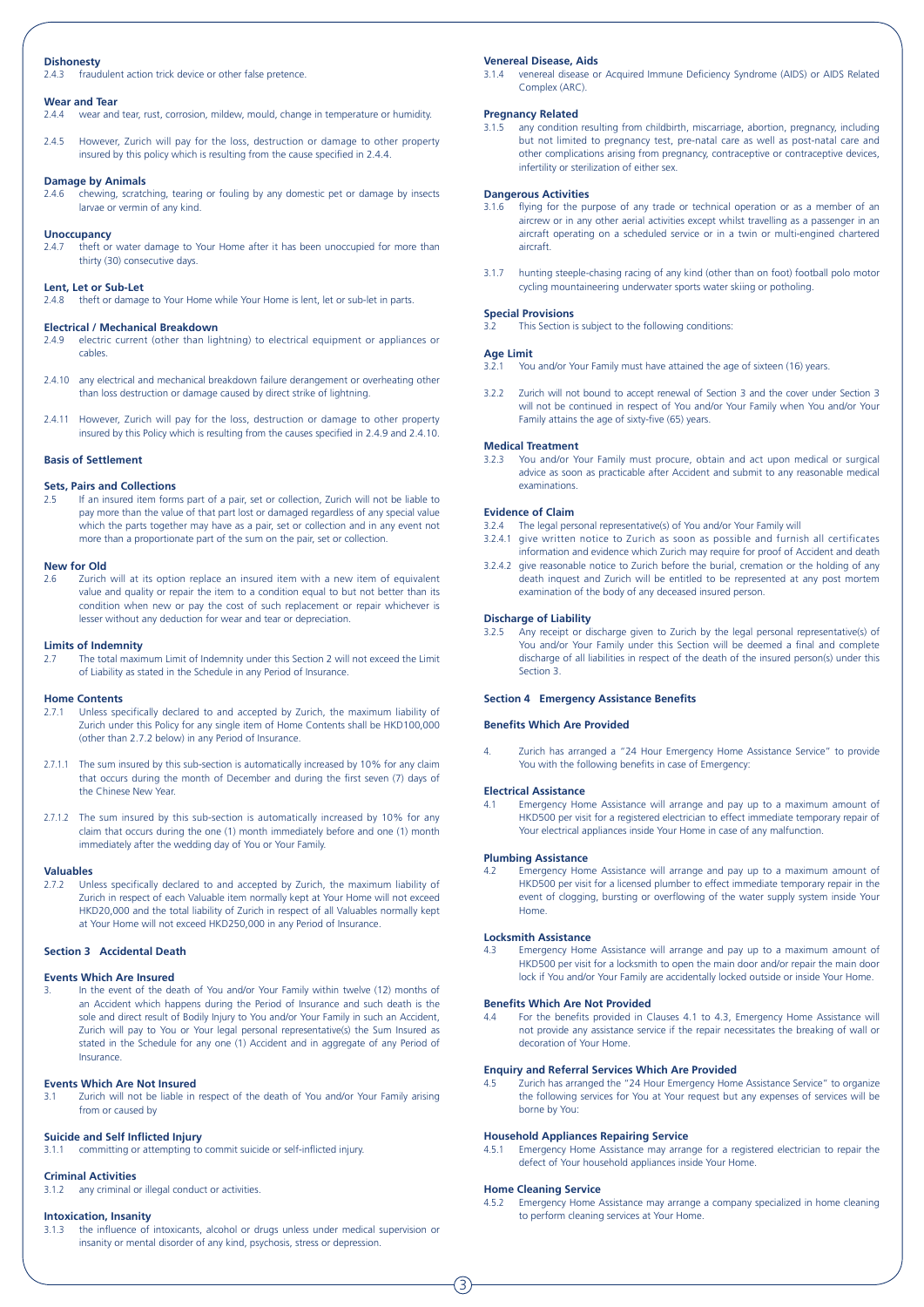#### **House Call / Dental Referral**

4.5.3 Emergency Home Assistance may arrange a house call to Your Home by a registered doctor or medical specialist or secure an appointment with a dental practitioner.

#### **Baby Sitting / Domestic Helper / Nursing Assistance**

4.5.4 Emergency Home Assistance may arrange for a baby sitter or domestic helper to take care of Your child(ren) or Your Family during Your absence from Home. A qualified nurse may also be arranged to attend your Home for the needs of any person specified by You.

#### **Pest Control Service**

4.5.5 Emergency Home Assistance may arrange a company specialized in pest control to carry out any pest control services at Your Home.

**ZURICH EMERGENCY HOME ASSISTANCE SERVICE is rendered by the service provider which is nominated by Zurich Insurance Company Ltd**

#### **24 Hour Emergency Home Assistance Service Hotline – +852 2851 0038**

#### **Section 5 Building (Optional)**

#### **Events Which Are Insured**

5. Zurich will indemnify You for the costs and expenses which You may incur in the repair or replacement of any hidden Fixtures and/or structural parts of Your Home arising out of any Accidental loss destruction or damage to Your Home that happens in any one Period of Insurance. For the avoidance of doubt, hidden Fixtures in this Section 5 shall include drains, pipes, cables and wires that are for the sole use of Your Home.

#### **Extra Benefits**

5.1 Zurich will indemnify You for

#### **Debris Removal**

- 5.1.1 cost and expenses which You incur with Zurich's prior consent for the removal of the debris or the dismantling or demolishing, shoring up or propping of the portion or portions of Your Home that is covered by this Section 5.
- 5.1.1.1 Zurich will not pay any costs or expenses
	- (a) incurred in removing debris which is not from Your Home or the area immediately adjacent to Your Home.
	- (b) arising in any way directly or indirectly from pollution or contamination of any property or debris whether from Your Home or not.
	- (c) arising from enforcement of any law, ordinance, regulation or rule regulating or restricting the construction, installation, repair, replacement, demolition, occupancy, operation or other use of such property.
	- (d) exceeding 5% of the total rebuilding costs.

#### **Architects' and Surveyors' Fees**

5.1.2 any fees charged by architects, surveyor, engineer, legal or other professional body which You necessarily incur with Zurich's prior consent for the reinstatement of any hidden Fixtures and/or structural parts of Your Home that is covered by this Section 5.

#### 5.1.2.1 Zurich will not pay any costs or expenses

- (a) for preparing any claim by You against Zurich.
- (b) exceeding those fees authorized under any scale of charges of a respective professional body.
- (c) exceeding 5% of the total rebuilding costs.

# **Landslip and Subsidence**<br>5.1.3 loss of or damage t

- ioss of or damage to any hidden Fixtures and/or structural parts of Your Home directly caused by subsidence of the site or landslip occurring within the Period of Insurance but excluding
- 5.1.3.1 loss or damage occasioned by or through or in consequence directly or indirectly of any of the following occurrences
	- (a) coastal erosion or heave; or  $(h)$  bedding down of structures
	- bedding down of structures or the settlement of made up ground within five (5) years of the completion of such works
- 5.1.3.2 loss of or damage to any paths drives fences gates boundary and retaining walls caused by subsidence and/or landslip
- 5.1.3.3 the cost of removal of subsidence and/or landslip debris or making good of the site following subsidence and/or landslip except so far as is necessary to repair the structural parts of Your Home
- 5.1.3.4 loss of or damage directly occasioned by or through defective design or workmanship or the use of defective materials
- 5.1.3.5 any consequential loss or damage
- 5.1.3.6 the first HKD10,000 or 10% of the adjusted loss amount whichever is the greater in respect of each and every loss as ascertained after the application of any condition of average and occurring within each and every separate period of seventy-two (72) consecutive hours during the currency of this Policy.

#### **Your Warranties**

5.1.4 During any Period of Insurance, You shall warrant that

- 5.1.4.1 You shall maintain Your Home and all its hidden Fixtures and structural parts in sound repair and take all responsible steps to prevent damage.
- 5.1.4.2 You shall maintain any man-made slope and retaining wall for which You are responsible in accordance with laws, regulations, codes and guides issued by the Hong Kong Government including the guideline stipulated in the GEOGUIDE - 5 GUIDE TO SLOPE MAINTENANCE published by the Geotechnical Engineering Office Civil Engineering Department Hong Kong.
- 5.1.4.3 You shall notify Zurich immediately of
	- (a) any excavations commenced beneath around or in the vicinity of Your Home in such event Zurich shall have the right to vary or cancel the cover provided under this Policy.
	- (b) the operation of any peril that may affect any part of the Building or its nearby surroundings.

## **Deductible**<br>5.2 Zurie

5.2 Zurich will not be liable for the first HKD3,000 in respect of each and every loss under this Section 5 except any loss or damage caused by fire, lightning or explosion.

#### **Events Which Are Not Insured**

5.3 Zurich will not indemnify You for any loss destruction or damage directly or indirectly arising from or caused by

#### **Dishonesty**

5.3.1 dishonesty fraudulent action trick device or other false pretence.

#### **Natural Losses**

5.3.2 wear and tear, inadequate maintenance, deterioration, rust or corrosion, erosion, changes in appearance, mould, wet or dry rot, animals, birds, insects, larvae or vermin of any kind.

#### **Unoccupancy**

5.3.3 water damage after Your Home has been unoccupied for more than thirty (30) consecutive days.

#### **Government Authority**

5.3.4 the enforcement of any ordinance or law regulating the construction repair or demolition of the Building.

#### **Repair And Maintenance**

5.3.5 renovation alteration repair and installation that is not necessitated by the event covered by this Section 5.

## **Basis of Settlement**<br>5.4 **Zurich will nay**

5.4 Zurich will pay the costs actually incurred in rebuilding or repairing any hidden Fixtures or structural parts of Your Home to the same condition and extent as when new. If the property is not repaired or rebuilt, Zurich will only pay You the indemnity value immediately before the loss and the reasonable costs of demolition and removal of debris.

#### **Limits of Indemnity**

The total liability of Zurich under this Section 5 will not exceed the costs actually incurred to rebuild or repair Your Building to the same condition and extent as when new.

#### **Section 6 Worldwide Personal Possessions Protection (Optional)**

#### **Events Which Are Insured**

#### **Personal Belongings**

- 6. Zurich will indemnify You and/or Your Family for any Accidental loss destruction or damage to Personal Belongings belonging to You and/or Your Family anywhere in the world during the Period of Insurance.
- 6.1 This Section 6 does not apply to any claims that fall within the coverage of Section 2.2.11 or 2.2.12

#### **Extra Benefits**

 $\widehat{4}$ 

6.2 Zurich will also indemnify You and/or Your Family for

#### **Theft of Money**

- 6.2.1 Accidental loss of money in the event of theft or robbery which happens anywhere in the world provided that such loss is reported to the local police within twentyfour hours (24) of discovery.
- 6.2.1.1 Zurich will not pay more than HKD2,500 in any Period of Insurance in respect of this extra benefit.

## **Unauthorized Use of Credit Cards**<br>6.2.2 Accidental loss resulting from

- 6.2.2 Accidental loss resulting from unauthorized use of credit cards in the event of theft or robbery which happens anywhere in the world provided that such loss is reported to the local police and the financial institution issuing the credit cards within twenty-four (24) hours of discovery.
- 6.2.2.1 Zurich will not pay more than HKD10,000 in any Period of Insurance in respect of this extra benefit.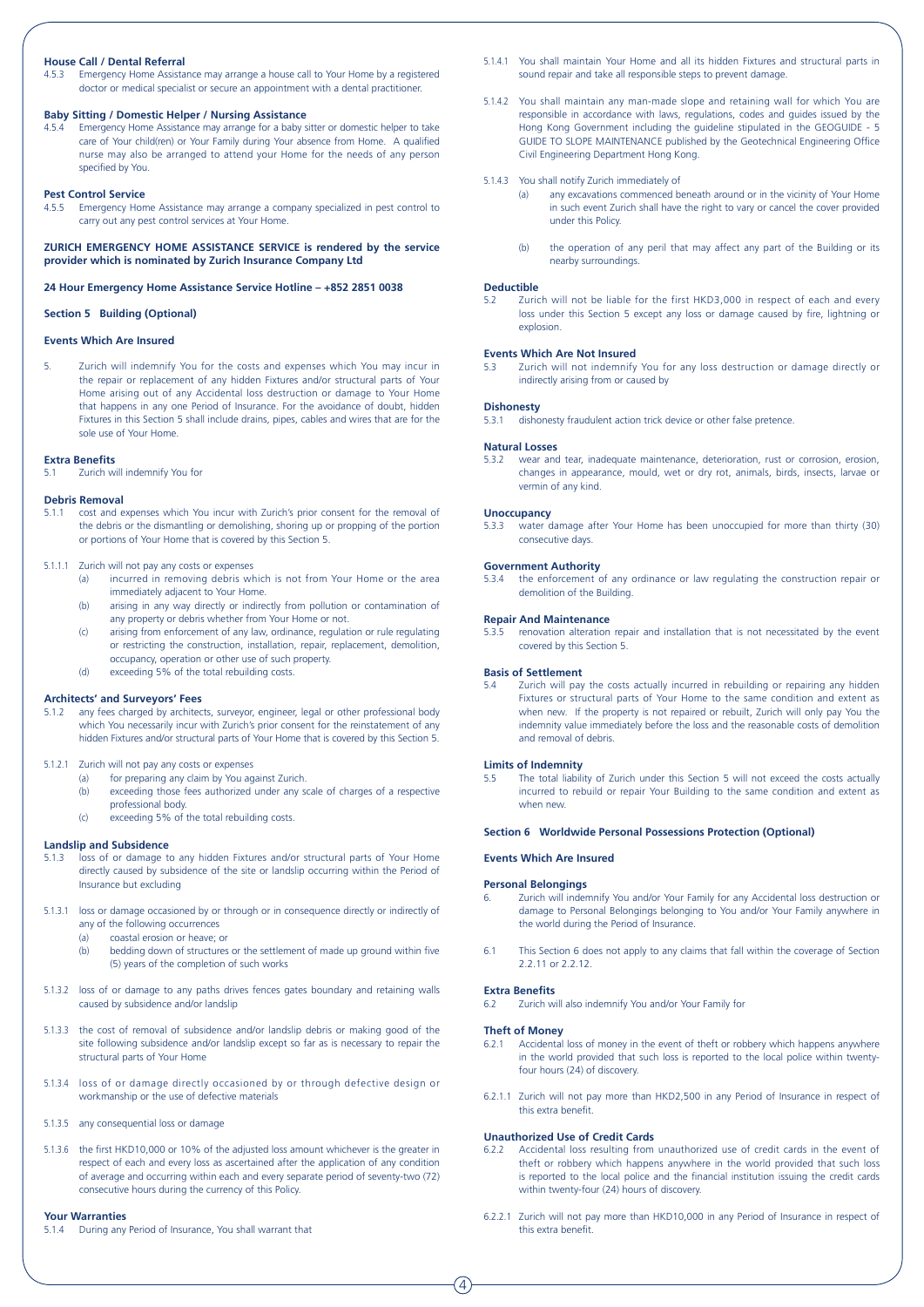#### **Replacement of Personal Documents**

- 6.2.3 the cost of replacement of personal identification documents and credit cards in the event of theft or robbery which happens anywhere in the world provided that such loss is reported to the local police and embassy of the country issuing the personal identification document and/or financial instituion within twenty-four (24) hours of discovery.
- 6.2.3.1 Zurich will not pay more than HKD3,000 in any Period of Insurance in respect of this extra benefit.

#### **Deductible**

6.3 Zurich will not be liable for the first HKD250 in respect of each and every loss.

#### **Events Which Are Not Insured**

6.4 Zurich will not indemnify for any loss destruction or damage directly or indirectly caused by:

#### **Vermins Mildew**

6.4.1 vermin insects mildew wear or other deterioration or any process of repairing restoring or renovating.

#### **Customs Authority**

6.4.2 confiscation nationalization requisition or willful destruction by any government public municipal local or customs authority.

#### **Mechanical and Electrical Derangement**

6.4.3 mechanical or electrical derangement or scratching or breakage of lenses or glass unless accompanied by other damage for which You are entitled to indemnity under this Section 6.

#### **Limits of Indemnity**

6.5 The maximum liability of Zurich under this Section 6 will not exceed HKD5,000 or 20% of the Sum Insured of this Section 6, whichever is the lesser in respect of any single item in any Period of Insurance unless specifically declared and accepted by Zurich.

#### **Basis of Settlement**

6.6 Zurich may at its sole discretion, arrange for repair or pay the cost of replacement or repair in respect of the item insured that is lost or damaged, less an amount for wear and tear for clothing. If the item is lost or damaged beyond economical repair, Zurich will only pay the resale market value as at the time of damage or loss.

#### **Sets, Pairs and Collection**

- 6.7 If an insured item forms part of a pair, set or collection, Zurich will not be liable to pay more than the value of that part lost or damaged regardless of any special value which the parts together may have as a pair, set or collection and in any event not more than a proportionate part of the sum on the pair, set or collection.
- 6.7.1 Zurich will not pay the cost of replacing any undamaged items of a pair, set or collection.

#### **Underinsurance**

6.8 If at the time of any Accident, any one item of the Personal Belongings of You and Your Family is of a greater value than the corresponding Sum Insured stated in the Schedule, You shall bear a share of the loss or damage in every claim corresponding directly to the proportion of underinsurance.

#### **Part II Definitions**

7. The following definitions shall apply to this Policy

#### **Accident / Accidental**

7.1 means a sudden, unexpected and unforeseen event not under the control of You and/or Your Family or Your Domestic Helper and which results in a loss.

#### **Bodily Injury**

- 7.2.1 For Section 1: means injury, sickness, disease and mental injury or death resulting therefrom.
- 7.2.2.2.2.2 For Section 3:

means an injury caused solely and directly by an Accident via violent, external and visible means.

#### **Building**

7.3 means the block of residential structure where Your Home is situated at, including landlord's Fixtures and Fittings inside Your Home and the walls, gates and fences of Your Home but excluding foundations, drains or any part of the structure below the level of the under surface of its lowest floor.

#### **Contents**

- 7.4 means furniture, Fixtures, Fittings, plate glass, fixed glass items, clothing, household goods, personal effects, Electronic Communication Products, Valuables and interior decorations which belong to You and/or Your Family but excluding
- 7.4.1 any part of the structure of the Home, landlord's Fixtures and Fittings, external television and radio antennae aerials fittings masts and towers.
- 7.4.2 property contained in or on verandahs, balcony, patios, terraces, forecourts and in the open generally.
- 7.4.3 property more specifically insured under another insurance policy.<br>7.4.4 deeds. bonds. bills of exchange. promissory notes. cheques. tr
- deeds, bonds, bills of exchange, promissory notes, cheques, travellers' cheques, securities for money, stamps, documents of any kind, cash, currency notes, manuscripts, medals, coins, tokens or gift tokens, lottery tickets, records or computer records, octopus cards or octopus watches and electronic money.
- 7.4.5 motor vehicles, watercraft, pedal cycles or their accessories.<br>7.4.6 plants and animals
- 7.4.6 plants and animals.<br>7.4.7 boiler industrial pla
- boiler, industrial plant and machines for commercial purposes.
- 7.4.8 property undergoing construction or erection.
- 7.4.9 drains and pipes. 7.4.10 contact lenses.
- 
- 7.4.11 unauthorized building works or constructions or structures.

#### **Domestic Helper**

7.5 means any individual who has entered into an employment contract with You and/ or Your Family and whose duties under such contract are to perform full-time live-in domestic duties at Your Home.

#### **Electronic Communication Products**

7.6 means pagers, portable/mobile phones, smart phones, personal digital assistant (PDA), hand-held computers and tablet PC of any kinds.

#### **Emergency**

means sudden and unforeseen events happening at Your Home which cause an impending or direct threat to the life or property of You or Your Family or third parties and which require immediate temporary repair or service by an electrician, a plumber or a locksmith.

#### **Employee**

7.8 has the same meaning as assigned to that expression in the Employees' Compensation Ordinance, Chapter 282 of the Laws of Hong Kong.

#### **Family**

7.9 means Your immediate family members and/or relatives permanently living at Your Home.

#### **Fittings**

7.10 means the items which are not permanently fixed at Your Home and can be taken with You when moving to a new Home.

#### **Fixtures**

7.11 means permanently fixed items in Your Home which would not be removed or taken when moving to a new Home.

## **Home**<br>7.12

means the private dwelling, house or private flat owned or occupied by You and/or Your Family at the insured location stated in the Schedule.

#### **Limit of Indemnity**

7.13 means the maximum amount of compensation in respect of each insured loss.

#### **Limit of Liability**

7.14 means the limit of liability as stated in the Schedule.

#### **Period of Insurance**

7.15 means the period of insurance as stated in the Schedule.

#### **Personal Belongings**

- 7.16 means property normally worn or carried by a person in everyday's life but excluding:
- 7.16.1 property more specifically insured under another insurance policy.
- 7.16.2 deeds, bonds, bills of exchange, securities, documents, manuscripts, business, professional or trade goods or equipments.
- 7.16.3 any Electronic Communication Products.
- 7.16.4 furs, credit cards, money of any kind, contact lenses, dentures, prostheses, camping equipment or guns tool.
- 7.16.5 musical instruments, sports equipment and photographic equipment owned or held in trust by or in the custody or control of any person who uses such property for professional purposes.
- 7.16.6 clothing and equipment used for sporting purposes while in use.

#### **Policy**

7.17 means this Policy document and the Schedule issued by Zurich specifying the terms and extent of cover to You and Your Family.

#### **Premium**

7.18 means the premium amount stated in the Schedule.

#### **Schedule**

7.19 means the policy schedule which is attached to and which forms an integral part of this Policy.

#### **Sum Insured**

7.20 means the sum insured as stated in the Schedule.

#### **Valuables**

7.21 means jewellery, gold, silver, precious metals, furs, watches, curios, works of art and antiques.

#### **You / Your**

7.22 means the person(s) or party(ies) stated in the Schedule as an Insured.

#### **Zurich / The Insurer**

7.23 means Zurich Insurance Company Ltd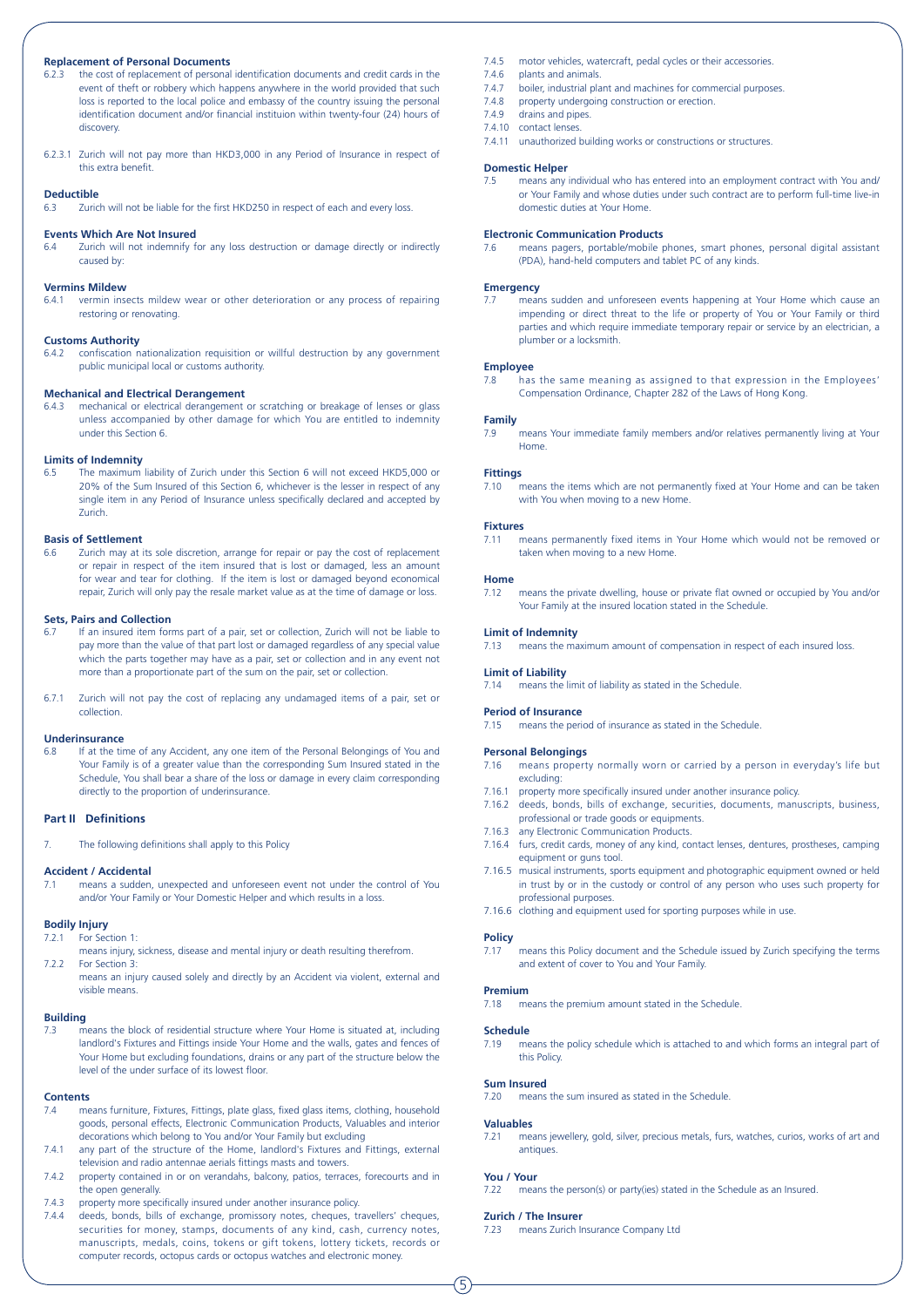#### **Part III General Exclusions**

8. Zurich will not be liable for any loss, destruction, injury, disease or damage to any person or property, or any liability for loss, destruction, injury, or damage to any person or property, caused directly or indirectly by or contributed to by or arising from

#### **Unexplained Loss**

8.1 unexplained loss or disappearance of any property.

#### **Criminal Activities**

8.2 any wilful, malicious or unlawful act of the insured person or any criminal acts.

#### **Latent Defects**

8.3 events which already happened or damage which already existed before the beginning of the Period of Insurance.

#### **Deliberate Damage**

8.4 deliberate acts of You or Your Family of Employee or Domestic Helper of You or Your Family.

#### **Consequential Loss** .<br>consequential loss of any kind.

**Loss of Value**<br>8.6 *dented***</del>** depreciation or loss in value of any property.

#### **Dispossession**

- 8.7.1 permanent or temporary dispossession resulting from confiscation, nationalization, commandeering or requisition by any lawfully constituted authority.
- 8.7.2 permanent or temporary dispossession resulting from the unlawful occupation by any person.

#### **Unauthorized Building Works**

8.8 any unauthorized structures and/or unauthorized building erection demolition repair installation and renovation works on or within the Building. For the purpose of this clause the meaning of unauthorized structures and unauthorized building works will be construed in accordance with the Buildings Ordinance, Chapter 123 of the Laws of Hong Kong.

#### **Pollution & Contamination**

the discharge, dispersal, release or escape of smoke, vapours, soot, fumes, acids, alkalis, toxic chemicals, liquids or gases, waste material or other irritants, contaminants or pollutants by You and Your Family into or upon land atmosphere or any water course or body of water.

## **Radioactive Contamination**<br>8.10 any expenses, conseque

- any expenses, consequential loss, legal liability or loss of or damage to any property directly or indirectly arising from
- 8.10.1 ionising radiations from or contamination by radioactivity from any nuclear fuel or from any nuclear waste or from the combustion of nuclear fuel
- 8.10.2 the radioactive, toxic, explosive or other hazardous or contaminating properties of any nuclear installation reactor or other nuclear assembly or nuclear component thereof
- 8.10.3 any weapon employing atomic or nuclear fission and/or fusion or other like reaction or radioactive force or matter
- 8.10.4 the radioactive, toxic, explosive or other hazardous or contaminating properties of any radioactive matter.

#### **War**

- 8.11.1 war, invasion, act of foreign enemy, hostilities or warlike operations (whether war be declared or not), civil war.
- 8.11.2 mutiny, civil commotion assuming the proportions of or amounting to a popular rising, military rising, insurrection, rebellion, revolution, military or usurped power, or any act of any person acting on behalf of or in connection with any organization with activities directed towards the overthrow by force of the Government de jure or de facto or to the influencing of it by terrorism or violence.

#### **Terrorism**

- 8.12.1 any act of terrorism regardless of any other cause or event contributing concurrently or in any other sequence to the loss.
- 8.12.2 any action in controlling, preventing, suppressing, retaliating against or responding to any such act of terrorism.
- 8.12.3 for the purpose of this exclusion, an act of terrorism includes any act, preparation or threat of action of any person or group(s) of persons whether acting alone or on behalf of or in connection with any organisation(s) or government(s) de jure or de facto committed for political, religious, ideological, or similar purposes including the intention to influence any government de jure or de facto of any nation or any political division thereof and/or to intimidate the public or any section of the public of any nation and which
- 8.12.3.1 involves violence against one or more persons
- 8.12.3.2 involves damage to property
- 8.12.3.3 endangers life other than that of the person committing the action
- 8.12.3.4 creates a risk to the health or safety of the public or a section of the public
- 8.12.3.5 is designed to interfere with or disrupt an electronic system.

8.12.4 in any action, suit or other proceedings where Zurich allege that by reason of the provisions of this condition any loss or damage is not covered by this Policy the burden of proving that such loss or damage is covered shall be upon You.

#### **Sonic Bangs**

8.13 pressure waves from aircraft or other aerial devices travelling at sonic or supersonic speed.

#### **Electronic Date Recognition** (applicable to all Sections except Section 3)

- 8.14.1 any Accident, loss, damage, destruction, consequential loss, bodily injury, expenses and/or liability whensoever occurring directly or indirectly, proximately, ancillary, consequentially or remotely occasioned by, contributed to by or traceable to, or arising out of or in connection with any Computer System (as hereinafter defined) not Year 2000 compliant (as hereinafter defined), whether such Computer System belongs to You or not.
- 8.14.2 any cost or expense howsoever or whensoever incurred for the correction, conversion, renovation, rewriting or replacement of any Computer System, whether belonging to You or not, so as to render such Computer System Year 2000 Compliant (as hereinafter defined).
- 8.14.3 any Accident, loss, damage, destruction, consequential loss, bodily injury, expenses and/or liability whensoever occurring directly or indirectly, proximately, ancillary, consequentially or remotely occasioned by, contributed to by or traceable to or arising out of or in connection with any correction, conversion, renovation, rewriting or replacement, or any attempt thereat of any Computer System (as hereinafter defined) whether belonging to You or not, so as to render or attempt to render such Computer System Year 2000 Compliant (as hereinafter defined).

But this will not exclude subsequent loss, damage and/or destruction of property insured (except money and glass) which itself results from a Defined Peril (as hereinafter defined) otherwise covered by this Policy.

#### For the purpose of this exclusion:

- A "Computer System" means any equipment installation system device and/ or medium and any peripheral devices software firmware new releases updates translations compilations copies partial copies and modifications attached thereto (including microchips integrated circuits and other components and parts forming part thereof or forming part of such attached peripheral devices) for processing manipulating storing or retrieving data electronically and the expression "Computer System" also includes or refers to any hardware-and-software code commands and instructions programmed into or encoded in any part of or used in connection with the Computer System
- (2) A "Computer System" is deemed "not being Year 2000 Compliant" if for any reason whatsoever it fails to or is not capable of correctly recognizing any date as its true calendar date or capturing saving or retaining and/or correctly manipulating interpreting or processing any data or information or command or instruction as a result of
	- (a) treating any date otherwise than as its true calendar date
	- (b) the operation of any command which has been programmed into any computer hardware or software, being a command which causes the loss of data or the inability to capture save retain or correctly to process such data on or after any date
	- (c) the inability to transfer from one calendar day to the next calendar day.
- (3) A Computer System is deemed "Year 2000 Compliant" for the purpose of Section 8.14.1, 8.14.2 and 8.14.3 of this exclusion when it does not fall within the definition of "not being Year 2000 Compliant" set out above.

In any action suit or other proceedings where the Company allege that by reason of Section 8.14.1, 8.14.2 and 8.14.3 of this exclusion any accident loss damage destruction consequential loss bodily injury expenses and/or liability is not indemnifiable by this Policy, the burden of proving that such any accident loss damage destruction consequential loss bodily injury expenses and/or liability is indemnifiable by this Policy will be upon You or any other person claiming to be indemnified.

 (4) "Defined Peril" means fire lighting explosion, aircraft or other aerial devices or articles dropped therefrom, riot, civil commotion, strikers, locked-out workers, persons taking part in labour disturbances, malicious persons, earthquake, storm, flood, escape of water from any tank apparatus or pipe or impact by any road vehicle or animal.

Where this exclusion is at variance with or inconsistent with any terms provision or conditions of the Policy, this exclusion shall take precedence and shall prevail.

#### **Software and Data-Related Losses Exclusion** (applicable to all Sections except Section 1 and 3)

- 8.15.1 any "Software Loss" except:
	- (a) "Software Loss" resulting solely from direct physical loss of or direct physical damage to the equipment, hardware, media or device on which the programme, computer software or operating systems, programming instructions, or data are transported, processed or contained.
	- (b) direct physical loss or direct physical damage to tangible property by fire or explosion that results from a "Software Loss". For the purposes of this exclusion, electronic data, programme(s), computer software or operating system(s) programming instruction(s) and data are not tangible property.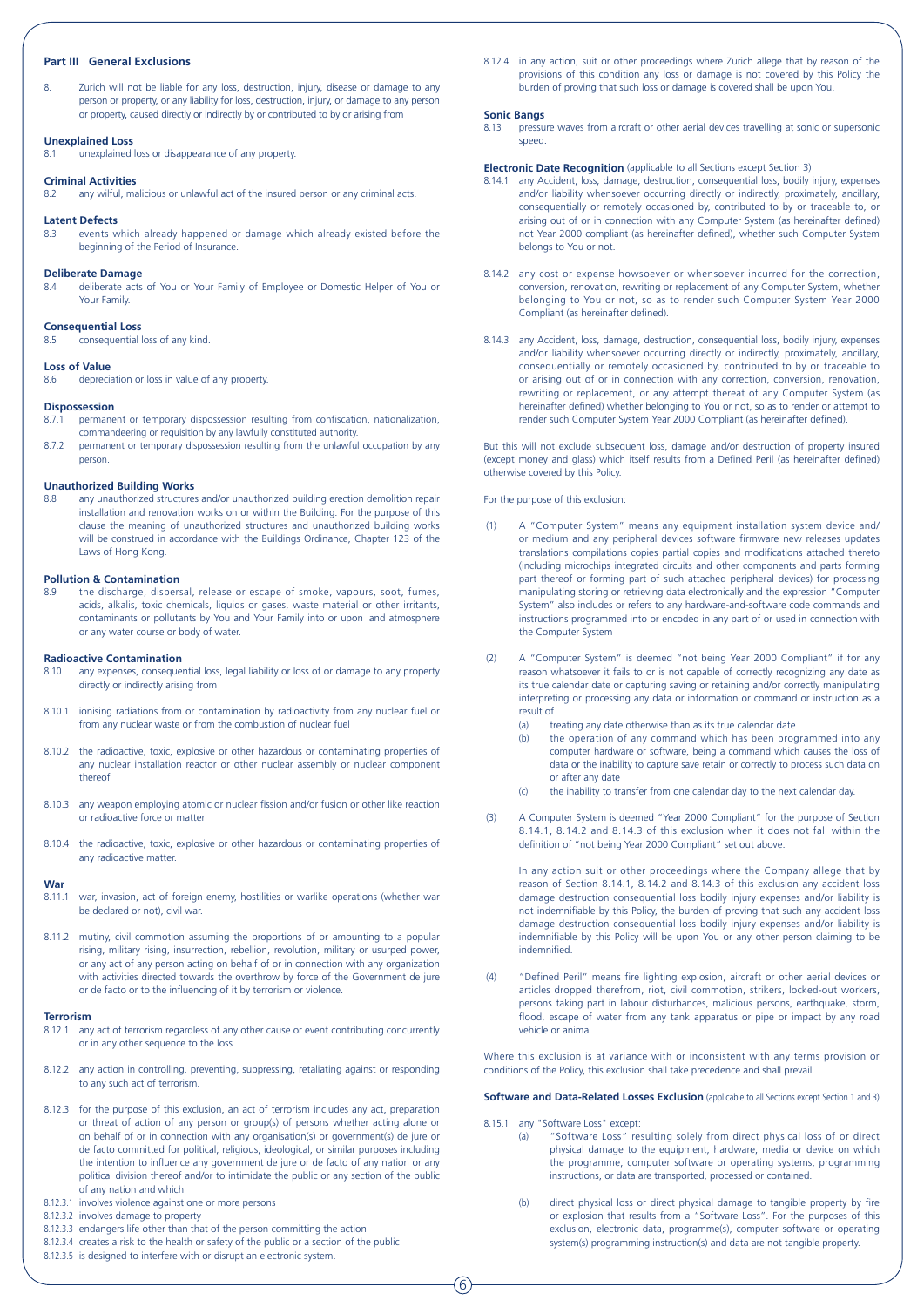8.15.2 "Software Loss" means loss of or damage to any programme(s), computer software or operating system(s) , programming instruction(s) or data arising out of or resulting from any failure, malfunction, deficiency, deletion, fault, "virus", deletion or corruption or any loss of use, reduction in functionality, cost, expenses or liability resulting therefrom.

"Software Loss" includes, but is not limited to, loss or damage resulting from any authorised or unauthorised access in, of or to any computer, communication system, file server, networking equipment, computer system, computer hardware, data processing equipment, computer memory, microchip, microprocessor (computer chip), integrated circuit or similar device in computer equipment, any program, computer software or operating systems, programming instructions or data.

8.15.3 "Virus" means software, data or code that affects the operation of functionality of any computer, communications system, file server, networking equipment, computer system, computer hardware, data processing equipment, computer memory, microchip, microprocessor (computer chip), integrated circuit or similar device in computer equipment, program, computer software or operating systems, programming instructions or data including, but not limited to, any destructive program, computer code, computer virus, worm, logic bomb, denial of service attack, smurf attack, vandalism, trojan horse or any other data introduced into any electronic system causing deletion, destruction, degradation, corruption, malfunction or compromise of or to data, software or electronic business systems.

#### **Part IV General Conditions**

#### **Due Observance**

9.1 Zurich's liability is conditional on the observance by You of the terms provisions conditions and endorsements of the Policy and the truth of the information supplied by You in connection with this Policy.

#### **Misrepresentation**

9.2 If there is any material misdescription of any of the property insured, or of any building or place in which such property is contained, or any misrepresentation as to any material fact to be known for estimating the risk, or any omission to state such fact, Zurich will not be liable under this Policy so far as it relates to property affected by and/or liability arising from any such misdescription, misrepresentation or omission.

#### **Alteration In Risk**

You will give immediate written notice to Zurich of any alteration which materially affects this Policy.

#### **Other Insurances**

- In respect of Section 1 only, if an indemnity is or would but for the existence of this Policy be granted by any other insurance, Zurich will not provide indemnity except in respect of any excess beyond the amount which is or would be payable but for the existence of this Policy.
- 9.4.2 In respect of Sections 2, 5 and 6 only, if there is any other insurance effected by or on behalf of You covering any loss destruction or damage to the property insured at the time of loss, the liability of Zurich under these Sections will be limited to their ratable proportion of such loss.
- 9.4.3 If any such other insurance is expressed to cover any of the property insured but is subject to any provision whereby it is excluded from ranking concurrently with this Policy, either in whole or in part or from contributing ratably to the loss, the liability of Zurich hereunder will be limited to such proportion of the loss as the sum hereby insured bears to the value of the property.

## **Reasonable Care**<br>9.5 You will

You will

- 9.5.1 take all reasonable care to maintain Your Home and all Contents and everything used in Your Home in sound condition.
- 9.5.2 take all reasonable precautions to prevent Bodily Injury and property damage.
- 9.5.3 comply with all statutory obligations, by-laws or regulations imposed by any public authority for the safety of persons or property.

#### **Premium Charge**

9.6 Zurich reserves the right to revise or adjust the premium according to our applicable premium rate at the time of premium due date by giving thirty (30) days' written notice to You and the first premium payment is non-refundable.

#### **Cancellation**

- 9.7.1 Zurich may cancel this Policy by sending thirty (30) days' written notice by registered letter to You at Your last known address and will return to You the Premium less the pro rata proportion (provided no claim has arisen during the current Period of Insurance on or before the date of cancellation) thereof for the period the Policy has been in force.
- 9.7.2 Short period rates

You may also cancel this Policy at any time. For a policy issued or renewed for less than one (1) year, the following rates apply in calculating return premium on policy

Zurich Insurance Company Ltd (a company incorporated in Switzerland) 25-26/F, One Island East, 18 Westlands Road, Island East, Hong Kong Customer Services Hotline: +852 2968 2288 Fax: +852 2968 0639 Website: www.zurich.com.hk

cancelled at Your request and not replaced within a period of one (1) year from date of cancellation, subject to the minimum premium (HKD500 after client's discount) charged by Zurich:

| <b>Period</b>           |                            |
|-------------------------|----------------------------|
| (not exceeding) 1 month | 20% of Annual Rate         |
| 2 months                | 30% of Annual Rate         |
| 3 months                | 40% of Annual Rate         |
| 4 months                | 50% of Annual Rate         |
| 5 months                | 60% of Annual Rate         |
| 6 months                | 70% of Annual Rate         |
| 7 or 8 months           | 80% of Annual Rate         |
| (exceeding) 8 months    | <b>Full Annual Premium</b> |

#### **Alternative Dispute Resolution**

In the event of a dispute arising out of this Policy, the parties may settle the dispute through mediation in good faith in accordance with the relevant Practice Direction on civil mediation issued by the Judiciary of Hong Kong and applicable at the time of dispute. All unresolved disputes shall be determined by arbitration in accordance with the Arbitration Ordinance (Chapter 609), Laws of Hong Kong as amended from time to time. The arbitration shall be conducted in Hong Kong by a sole arbitrator to be agreed by the parties. It is expressly stated that the obtaining of an arbitral award is a condition precedent to any right of legal action arising out of this Policy. Irrespective of the status or outcome of any form of alternative dispute resolution, if the Insurers deny or reject liability for any claim under this Policy and the insured person does not commence arbitration in the aforesaid manner within twelve (12) calendar months from the date of our disclaimer, the insured person's claim shall then for all purposes be deemed to have been withdrawn or abandoned and shall not thereafter be recoverable under this Policy.

#### **Recipient**

9.9 In the event of Your death, We will insure Your legal personal representatives for any liability You incurred and is covered under this Policy provided that Your legal personal representatives comply with the terms of this Policy.

#### **Policy Interpretation**

9.10 The interpretation of this Policy and any word or phrase contained in the Policy will be interpreted in accordance with the Laws of the Hong Kong Special Administrative Region.

#### **Claims**

- You or Your legal personal representative will give written notice to Zurich of any Bodily Injury, loss destruction or damage to property or claim or proceeding, impending prosecution, inquest or fatal accident enquiry immediately when the same comes to the knowledge of You or Your legal personal representative.
- 9.12 You will not admit liability for or negotiate the settlement of any claim without the written consent of Zurich. Zurich will be entitled to conduct in Your name the defence or settlement of any claim or to prosecute for its own benefit any claim for indemnity or damages or otherwise and will have full discretion in the conduct of any proceedings and in the settlement of any claim and You will give all such information and assistance as Zurich may require.
- 9.13 You will not waive or limit Your right of recovery against any other party without the consent of Zurich.
- 9.14 If You make a claim in respect of any property, You will retain the property unaltered, unrepaired and in its state and condition at the time of the event giving rise to such a claim under this Policy for such time as Zurich may reasonably require.
- 9.15 If Zurich is required to indemnify more than one (1) party named in the Schedule as the "Insured", the liability of Zurich will not exceed the sum of all the Limits of Liability as stated in the Schedule.
- 9.16 In connection with any claim or number of claims occurring in any one (1) Period of Insurance, Zurich may at any time pay to You the amount of each relevant Limit of Liability as stated in the Schedule (after deduction of any sum or sums already paid as compensation) and thereafter Zurich will be under no further liability in respect of the relevant Section under this Policy. Where Zurich pays to You the total sum of all Limits of Liability as stated in the Schedule, all of Zurich's liability under this Policy shall cease immediately.

#### **Subrogation Right**

7

9.17 You will at the expense of Zurich do and concur in doing and permit to be done all such acts and things as may be necessary or reasonably required by Zurich for the purpose of enforcing any rights and remedies or of obtaining relief or indemnity from other parties to which Zurich will be or would become entitled or subrogated upon its paying for or making good any loss or damage under this Policy whether such acts and things will be or become necessary or required before or after the indemnification by Zurich.

#### **Governing Law and Jurisdiction**

ZHA-002-09-2013 9.18 This Policy is subject to the exclusive jurisdiction of the courts of Hong Kong Special ZHA-002-09-20 Administrative Region and is to be construed according to the laws of the Hong Kong Special Administrative Region.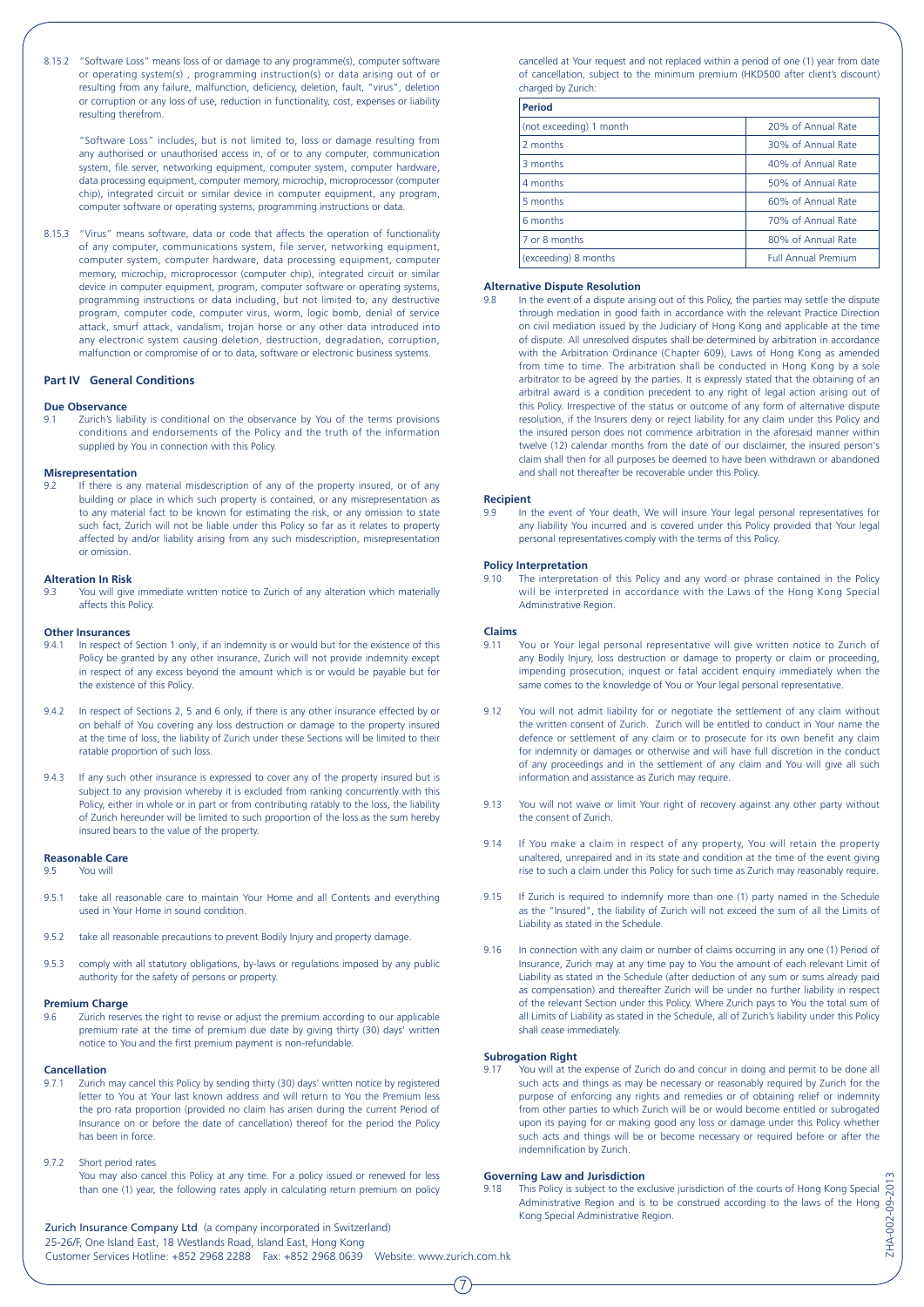# 「居安保」住戶保險計劃



請小心細閱本「保單」以確保「保單」內容符合「閣下」的需要。

閣下應切記,「閣下」的保險應隨著需要而更新。如欲更改承保範圍,敬請通知本公司。

本「保單」是「閣下」與「蘇黎世」之間的合約依據,「保單」各份文件應視作單一文 件,並且一併閱讀。

此乃中文譯本,僅供參考之用。若與英文版本有異,概以英文版本為準。

#### 保障協議

,..............<br>「閣下」已投保「蘇黎世」的保險,並已支付或同意支付「保費」。有鑒於此,「蘇黎 世」將提供本「保單」所載的保障。

上述保險必須遵從及依據本「保單」訂明之不承保事項、限制、規定、條款及條件。

「附表」必須註明「閣下」已投保並己支付或同意支付額外保費,第5、6及7節的保險方 始生效。

#### 第1部分 承保範圍

#### 第**1**節 法律責任

承保責任

#### 業主法律責任

-----<br>如「保險期」內於「閣下」的「家居」發生「意外」以致其他人士蒙受「身體 損傷」或招致財物受損,而「閣下」及「家屬」作為「家居」的業主由此招致 任何法律責任,「蘇黎世」將就此向「閣下」及「家屬」作出賠償。

#### 佔用人法律責任

1.2 如「保險期」內於「閣下」的「家居」發生「意外」以致其他人士蒙受「身體 損傷」或招致財物受損,而「閣下」及「家屬」作為「家居」的住客由此招致 任何法律責任,「蘇黎世」將就此向「閣下」及「家屬」作出賠償。

# **寵物主人法律責任**<br>1.3 如「閣下

1.3 如「閣下」及「家屬」作為寵物的主人,因其在香港飼養的寵物在「保險期」內 於香港任何地方發生的「意外」導致他人蒙受「身體損傷」或招致財物受損,以 致需承擔法律責任,「蘇黎世」將就此向「閣下」及「家屬」作出賠償。

#### 個人法律責任

- 1.4 「蘇黎世」將就下述情況為「閣下」及「家屬」的個人責任作出賠償
- 1.4.1 處於香港任何地方並因「保險期」內任何「意外」引致他人蒙受「身體損傷」 或財物受損而需承擔的法律責任。
- 1.4.2 身處外地不多於連續30天並因「保險期」內任何「意外」引致他人蒙受「身體 損傷」或財物受損而需承擔的法律責任。
- 1.5 此外,「蘇黎世」將就下述情況為「閣下」及「家屬」的「家傭」於工作時所 引致的個人責任作出賠償
- 1.5.1 處於香港任何地方並因「保險期」內任何「意外」引致他人蒙受「身體損傷」 或財物受損而需承擔的法律責任。
- 1.5.2 身處外地不多於連續30天並因「保險期」內任何「意外」引致他人蒙受「身體 損傷」或財物受損而需承擔的法律責任。

#### 支出及法律費用

#### 1.6 「蘇黎世」將支付:

- 1.6.1 所有經「蘇黎世」書面同意,及由「蘇黎世」或「閣下」就任何索償達成和解 或提出抗辯所招致之開支、支出及法律費用。
- 1.6.2 任何索償人就該責任賠償向「閣下」成功追討的所有開支、支出及法律費用。

#### 法律代表

1.7 如「閣下」或「家屬」的法定遺產代理人盡力遵守本「保單」的條款與規章, 「蘇黎世」亦會就「閣下」或「家屬」招致的責任向「閣下」或「家屬」的法 定遺產代理人支付賠償。

#### 額外保障

#### 租客責任

-<br>如「閣下 」 以租客身份租住的建築物受損,以致需承擔法律責任,「蘇黎世 」 將向「閣下」作出賠償,然而,「蘇黎世」不會對「閣下」若非因租約訂明便 毋須承擔的責任作出賠償。本項額外保障的賠償限額為同一宗意外引起的任何 一宗索償或任何一個「保險期」內所有索償總額不超過10,000,000港元。

#### 業主就公用地方承擔的責任

- 1.9 如「閣下」是「家居」的業主,「蘇黎世」並會賠償「閣下」作為「家居」所 在「建築物 」「公用部份 」共同業主之一而需承擔的法律責任支付賠償,但仍 需遵從第1.9.1至1.9.4節的規定。
- 1.9.1 純粹就本額外保障而言,「公用部份」、「建築物」及「業主」的釋義與《建 築物管理條例》(香港法例第344章)所訂相同。
- 1.9.2 若有任何其他保單會就第1.9節承擔法律責任,本額外保障只會於以下情況適 用:
- 1.9.2.1 有關的責任必須是無法根據任何其他保險保單索償,本額外保障方始生效。
- 1.9.2.2 本額外保障只適用於超出其他保單已付或應付金額的溢額賠償。
- 1.9.3 遵從前述1.9.2規定,本額外保障只適用於並且只限於「閣下」作為「建築物」 根據上述條例第39條所釐定不可分割份數共同業主而按比例攤分的個別責任(為 免存疑,現聲明概不適用於共同責任)。
- 1.9.4 本額外保障的賠償限額為一宗意外引起的任何一宗索償或任何一個「保險期」 內所有索償總額不超過10,000,000港元

#### 不承保責任

1.10 「蘇黎世」不會承保任何由以下情況引致的責任:

#### 家屬成員/僱員

- 1.10.1 「閣下」、「家屬」或「閣下」或「家屬」之任何「僱員」或「家傭」蒙受的 「身體損傷」。
- 1.10.2 「閣下、「家屬」或「閣下」或「家屬」之任何「僱員」或「家傭」擁有、保 管或控制的財物損壞。

#### 升降機及扶手電梯

1.10.3 使用升降機或扶手電梯所引致或關連的「身體損傷」或財物損壞。

#### 其他樓宇

1.10.4 「閣下」除「家居」或「樓宇」外擁有或佔用的任何其他土地或建築物。

#### 業務及事業

1.10.5 「閣下」或「家屬」進行或從事任何職業、業務或事業。

#### 車輛

1.10.6 「閣下」或「家屬」所擁有、佔管或使用由「閣下」擁有或由其代表看管或控 制之車輛、用作賽事用途之腳踏車、船、飛機或模型飛機。

#### 合約責任

<u>」。<br>1.10.7 協議規定的責任,除非即使無該項協議「閣下」及「家屬」亦需承擔責任則例</u> 外。

#### 未經許可建築工程

1.10.8 受保「樓宇」內或上之現有或新建未經許可結構及/或未經許可建造、搭建、拆 卸、修理、安裝及翻新工程。於本條款而言,未經許可結構及/或未經許可建築 工程將依照《建築物條例》(香港法例第123章)詮釋。

#### 電子資料不承保事項

<u>1.10.9 任何電腦編碼、程式或其他數據之傳</u>送。<br>1.10.9 任何電腦編碼、程式或其他數據之傳送。 1.10.10 未經授權下擅取或登入任何資料。

#### 石棉不承保事項

1.10.11 石棉、石棉產品或任何含有石棉之產品。

**責任限額**<br>1.11 「蘇黎世」於第一節中全部的賠償責任(包括所有費用、開支及法律費用),不可 超過「附表」訂明任何一宗事件或任何一個「保險期」的「責任限額」。

#### 第**2**節 家居財物

#### 承保事項

2.1 如於「保險期」內「閣下」及「家屬」的「家居財物」蒙受任何「意外」損 失、損毀或損壞,「蘇黎世」將向「閣下」及「家屬」作出賠償,惟「蘇黎 世」只會就「閣下」及「家屬」的「電子通訊器材」因火災、雷電、爆竊或企 圖爆竊而引致的任何「意外」損失、損毀或損壞作出賠償。

#### 額外保障

2.2 「蘇黎世」並會提供以下賠償:

#### 清理碎礫

- 「閣下」及「家屬」經「蘇黎世」同意清理任何在受保事件中損毀或損壞的 「家居財物」的碎礫所招致之費用與開支。
- 2.2.1.1 「蘇黎世」不會支付下列費用或開支:
	- (a) 清理並非位於「家居」或毗連範圍的碎礫所招致的費用或開支。
		- (b) 因污染或沾污直接或間接引起的費用或開支。
		- (c) 因執行任何監管或管制建築、安裝、修理、更換、拆卸、佔用、操作或以 其他方式使用此等財物的相關法律、規例或規則所招致的費用或開支。
		- (d) 超過5,000港元的費用或開支。

#### 消防員造成的損壞

2.2.2 「閣下」「家居財物」因消防員執行職務時「意外」導致損失或損壞。

#### 家居金錢失竊

- 2.2.3 「閣下」及「家屬」的「家居」因遭人行使暴力強行出入爆竊或搶劫,以致造 成金錢損失或信用卡未經許可遭盜用,而事發後24小時內已報警。
- 2.2.3.1 「蘇黎世」於「保險期」內就本項保障支付的最高賠償限額為5,000港元。

8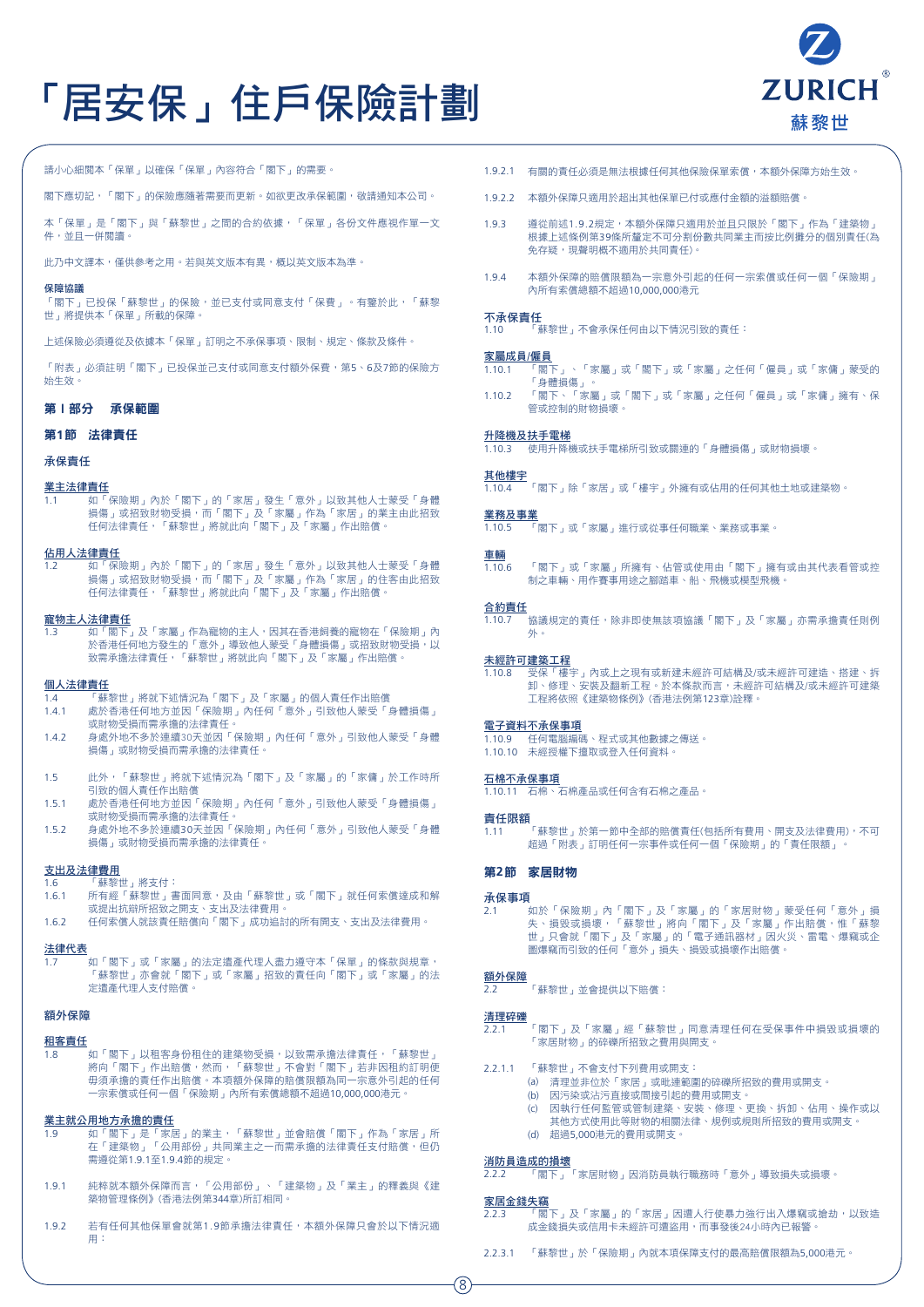| 臨時居所<br>2.2.4     | 如「家居」因發生第2節承保的任何事故而導致不宜居住,「蘇黎世」將賠償<br>「閣下」、「家屬」及/或「閣下」的狗/貓另覓同類居所暫住直至「家居」再次              |  |
|-------------------|-----------------------------------------------------------------------------------------|--|
|                   | 適宜居住為止所招致之必要及合理費用或膳食費用。                                                                 |  |
| 2.2.4.1           | 「蘇黎世」為「閣下」及/或「家屬」的臨時居所費用支付的最高賠償限額為每<br>天不多於1,500港元及「保險期」內總額不多於50,000港元。                 |  |
| 2.2.4.2           | 「蘇黎世」為「閣下」及/或「家屬」的膳食費用支付的最高賠償限額為每天不<br>多於500港元及「保險期」內總額不多於2,500港元。                      |  |
| 2.2.4.3           | 「蘇黎世」為「閣下」的狗/貓的臨時居所費用支付的最高賠償限額為「保險<br>期 - 內總額不多於2,500港元。                                |  |
| 搬遷新居              |                                                                                         |  |
| 2.2.5             | 聘請專業搬運公司將「閣下」的「家居財物」由現時居住的「家居」搬至「閣<br>下」及「家屬」居住的香港任何樓宇時招致的「家居財物」「意外」損失或損壞。              |  |
| 2.2.5.1           | 「蘇黎世」不會為被置於無人看管的車輛內的「家居財物」的任何損失或損壞<br>作出賠償。                                             |  |
| 2.1.5.2           | 「蘇黎世」就本項保障支付的最高賠償限額為任何一件「家居財物」不多於<br>20.000港元。                                          |  |
| 室内裝修              |                                                                                         |  |
| 2.2.6             | 「閣下」「家居」進行內部裝修或翻新裝修期間發生的「意外」損失或損壞,<br>但不包括:                                             |  |
|                   | 水管爆破及/或排水系統堵塞直接或間接引起的損失。<br>(a)                                                         |  |
|                   | 裝修工程工藝不良直接引起的仟何財物損失或損壞。<br>(b)<br>為期逾兩個月的合約工程。<br>(c)                                   |  |
| 2.1.6.1           | 「蘇黎世」於「保險期」內就本項保障支付的最高賠償限額為100,000港元。                                                   |  |
| 冷藏食物變壞            |                                                                                         |  |
| 2.2.7             | 食物「意外」損失或損壞:<br>因溫度驟升驟降或製冷劑或製冷煙污染導致「閣下」家用冰箱或雪櫃內的<br>(a)                                 |  |
|                   | 食物「意外」損失或損壞。                                                                            |  |
|                   | 於「保險期」內因本節承保的任何事故導致「閣下」「家居」內的家用冰<br>(b)<br>箱或雪櫃損壞後取出食物造成損失或損壞。                          |  |
| 2.2.7.1           | 「蘇黎世」不會支付以下損失或損壞:                                                                       |  |
|                   | 蓄意行為或任何電力供應商或政府機構拒絕或限制供電所致。<br>(a)<br>「閣下」或「家屬」故意疏忽所致。                                  |  |
|                   | (b)<br>如「閣下」的家用冰箱或雪櫃生產已超過十年。<br>$\mathcal{L}(\mathsf{C})$                               |  |
| 2.2.7.2           | 「蘇黎世」就本項保障支付的最高賠償限額為任何一宗意外不多於1,500港元及<br>於「保險期」內賠償總額不多於3,000港元。                         |  |
| 2.2.8             | 因爆竊損壞門、窗、鎖及鑰匙<br>因發生爆竊或企圖爆竊事件導致「家居」的門、窗及相關鎖和鑰匙損失或損壞<br>後更換、修理及安裝同類物件所招致的合理費用。           |  |
|                   | 2.2.8.1 「蘇黎世」於「保險期」內就本項保障支付的最高賠償限額為5,000港元。                                             |  |
| 暫時搬遷<br>2.2.9     | 「家居財物」因清潔、翻新、修理或進行類似活動而暫時搬離「家居」,以及<br>在香港運輸途中「意外」損壞。                                    |  |
| 2.2.9.1           | 「蘇黎世」於「保險期」內就本項保障支付的最高賠償限額為50,000港元。                                                    |  |
| 盜竊/搶劫受傷津貼         |                                                                                         |  |
| 2.2.10            | 如「閣下」及/或「家屬」因「家居」內發生盜竊或搶劫而遭竊匪或劫匪襲擊受<br>傷,並獲醫生簽發證明可休放不少於連續四天病假,「蘇黎世」將向每名人士<br>賠償5,000港元。 |  |
| 辦公室個人物品<br>2.2.11 | 擺放於「閣下」辦公室的「個人物品」的任何「意外」損失及損毀,惟「閣<br>下」於發現有關「意外」的24小時內需向警方報失或通知僱主任何損毀。                  |  |
|                   | 2.2.11.1 「蘇黎世」於「保險期」內就本項保障支付的最高賠償限額為2,500港元。                                            |  |
| 2.2.12            | 商務旅程之個人金錢/個人物品<br>如「閣下」離開香港作商務旅程期間「閣下」隨身攜帶的金錢或「個人物品」<br>「意外」損失或失竊,然而「蘇黎世」恕不提供下列保障:      |  |
|                   | 2.1.12.1 事發後超過24小時仍未通知當地警方。                                                             |  |
|                   | 2.1.12.2 因折舊、沒收或因失誤或遺漏以致短缺造成的損失。                                                        |  |
|                   | 2.1.12.3 事發時「閣下」的商務旅程超過30天。                                                             |  |
|                   | 2.1.12.4 任何一宗事件的索償額不可超過2,500港元。                                                         |  |
| 室外家居財物保障          |                                                                                         |  |
| 2.2.13            | 擺放於走廊、陽台、平台、露台、前院及露天地方內或上的「家居財物」的任<br>何「意外」損失及損毀                                        |  |
|                   | 2.2.13.1 「蘇黎世」就本項保障支付的最高賠償限額為任何一宗意外不多於2,000港元及<br>於「保險期」內賠償總額不多於50,000港元                |  |

#### 綠色生活保障

- 2.2.14 於「家居」內「能源效益標籤電器」的任何「意外」損失及損毀。若「閣下」 按項目2.6所訂明的不能修復情況下選擇以相同或提高品質的產品更換受損產 品,此「保單」將為此價值相同或類似的新產品提供額外百分之十(10%)的保障 額。
- 2.2.14.1 「能源效益標籤產品」泛指於《能源效益(產品標籤)條例》(香港法例第598章) 所訂明之「表列型號」。於本條款而言,「訂明產品」及「表列型號」將依照 《能源效益(產品標籤)條例》(香港法例第598章)詮釋。
- 2.2.14.2 「蘇黎世」就本項保障支付的最高賠償限額為任何一件「能源效益標籤電器」 不多於20,000港元及於「保險期」內賠償總額不多於「附表」註明的第2節「責 任限額」。

#### 風水顧問費用

- 2.2.15 如「家居」因發生第2節承保的任何事故而不宜居住所引致並經「蘇黎世」同意 的風水顧問費用。
- 2.2.15.1 「蘇黎世」於「保險期」內就本項保障支付的最高賠償限額為3,000港元。
- 自負額 2.3 「蘇黎世」毋須賠償每宗於第2節訂明的損失的首250港元。

#### 不承保事項

2.4 除非另有說明,「蘇黎世」不會就下列事故直接或間接引致之損失、損毀或損 壞作出賠償:

#### 盜竊

- 2.4.1 「家居財物」被偷竊,惟竊匪強行或行使暴力進入或離開「閣下」「家居」並 於發現事件後二十四小時內報警則的損失除外。
- 2.4.2 被「閣下」、「家屬」、「家傭」或任何經「閣下」或「家屬」或其「僱員」 或「家傭」批准進入「家居」之人士偷竊的「家居財物」。

#### 不誠實行為

2.4.3 欺詐行為、哄騙或其他虛假手段。

#### 自然損耗

- 2.4.4 自然損耗、生銹、侵蝕、霉菌、溫度或濕度改變。
- 2.4.5 「蘇黎世」會為上述2.4.4 的原因而引致其他財物的損失、損毀或損壞作出賠 償。

#### 動物造成的損毀

2.4.6 任何家居寵物或由昆蟲、幼蟲或任何有害蟲鼠所造成的噬咬、刮花、撕裂或弄 污損毀。

#### 出借、出租或轉讓

2.4.7 「閣下」「家居」因其中一部份被出借、出租或轉讓而招致的損失或損壞。

#### 無人居所

2.4.8 「閣下」「家居」連續三十天無人居住後發生之偷竊或水浸事件而招致的損失 或損壞。

#### 電力/機械故障

- 2.4.9 電流(雷電除外)導致任何電力設施、裝置或電線損毀。
- 2.4.10 任何電力或機械故障、失靈或過熱,但被雷電直接擊中導致的損失、損毀或損 壞除外。
- 2.4.11 「蘇黎世」會為上述第2.4.8節及第2.4.9節的原因而引致其他財物的損失、損毀 或損壞作出賠償。

#### 付款依據

#### 一套、一對或一組條款

2.5 如受保物件乃一對、一套或一組的組成部份,「蘇黎世」所支付的賠償額將不 會超過損失或損壞部分的價值,而不論該組成為一對、一套或一組部分具有特 殊價值亦然。於任何情況下,「蘇黎世」支付的賠償額不會超過該一對、一套 或一組物品投保額的比例部份。

#### 舊換新基本條款

-------<br>蘇黎世」可選擇以等同新的財物替換原有財物,亦可將財物維修至相等於但 不會勝過新購時的狀態,又或支付替換或維修費用(兩者以較低為準),而不會扣 減自然損耗值或折舊值。

#### 賠償限額

-----------<br>2.7 於「保險期」內,「蘇黎世」根據第2節支付的最高「賠償限額」總額不會超過 「附表」列明的「責任限額」。 

#### 家居財物

- 2.7.1 除非「蘇黎世」特別聲明及同意,否則「蘇黎世」根據本「保單」就任何一件 「家居財物」所支付的最高賠償限額為100,000港元(第2.7.2節所載的財物除 外)。
- 2.7.1.1 此部份的投保額會為十二月整月內或農曆新年的首7天發生的賠償額外提高百分 之十(10%)。
- 2.7.1.2 此部份的投保額會為「閣下」或「家屬」結婚日的前一個月及後一個月發生的 賠償額外提高百分之十(10%)。

9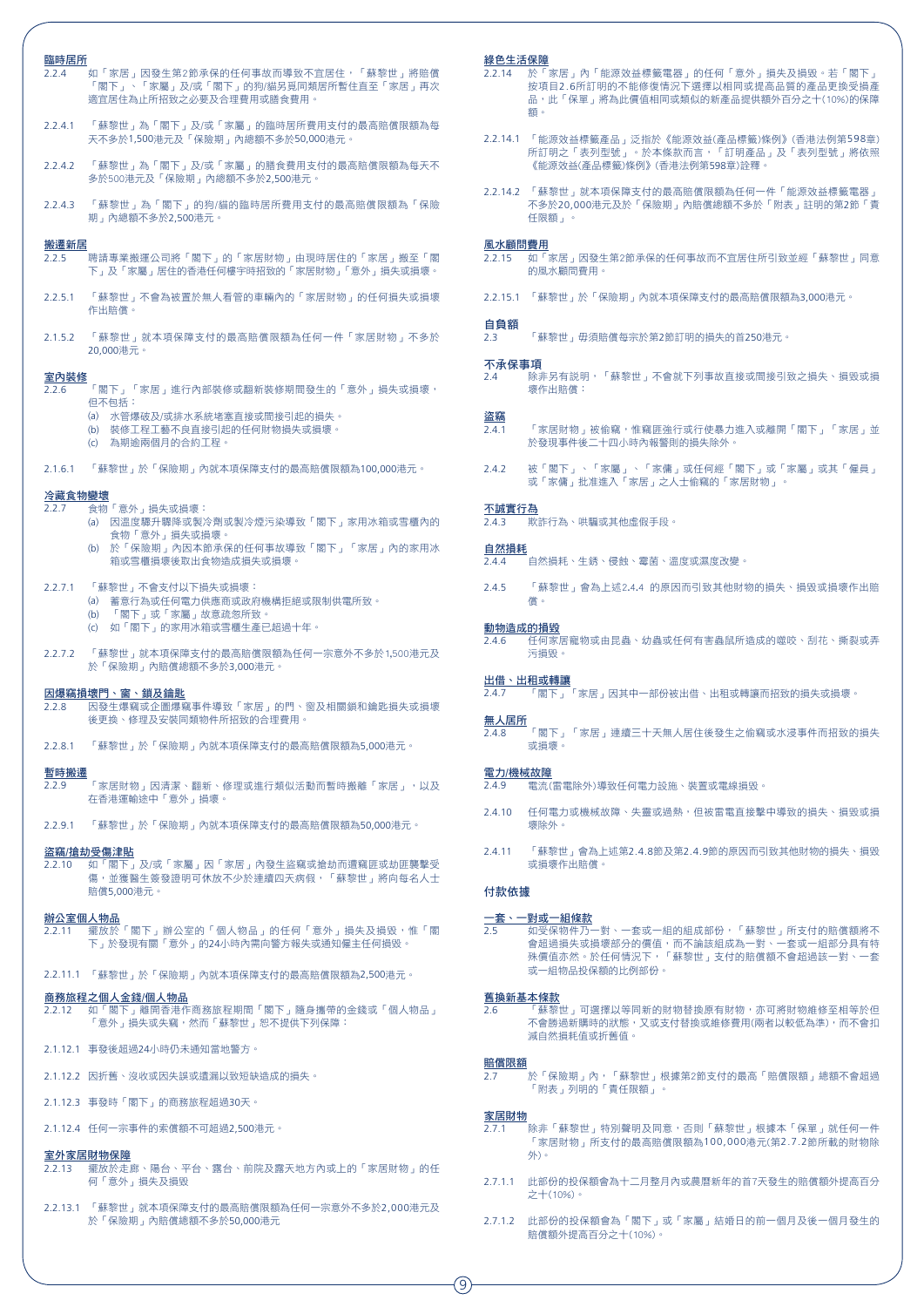#### 貴重財物

2.7.2 除非「蘇黎世」特別聲明及同意,否則「蘇黎世」就「閣下」「家居」每項 「貴重財物」所支付的最高賠償限額為20,000港元,而「蘇黎世」於「保險 期」內就「閣下」「家居」所有「貴重財物」所支付的最高賠償總額不會超過 250,000港元。

#### 第**3**節 意外身故

#### 承保事項

**、**<br>如「閣下」或「家屬」在「保險期」因「意外」而直接蒙受「身體損傷」,並 於當日後十二個月內身故,「蘇黎世」會向「閣下」或「閣下」的法定遺產 代理人賠償「附表」所列任何一宗「意外」及任何「保險期」總計的「投保 額」。

#### 不承保事項

3.1 「蘇黎世」不會就下列事故招致或引致「閣下」或/及「家屬」的死亡事件作出 賠償:

#### 自殺及自我傷害

3.1.1 作出或企圖作出自殺或自我傷害行為。

### 非法活動

3.1.2 任何刑事或非法行為或活動。

## 中毒、神志不清

3.1.3 受酒類飲品、酒精或藥物(在醫生監督下服用除外)影響、或精神錯亂或任何一種 的精神障礙、精神病、壓力或抑鬱症。

#### 性病、愛滋病

3.1.4 性病或後天性免疫不全綜合症(愛滋病)或愛滋病相關併發症。

## 懷孕

任何因分娩、流產、墮胎、懷孕,包括但不限於懷孕測試,產前護理或產後護 理及其他因懷孕、避孕或避孕裝置、不育或不論男女的絕育。

#### 危險活動

- -----------<br>3.1.6 為業務或技術行動或以航空機組人員身份或因應任何其他飛行活動而飛行,但 以乘客身份乘搭定期航班飛機或雙引擎或多引擎包機例外。
- 3.1.7 狩獵、任何性質的越野障礙賽(競步除外)、足球、水球、電單車、攀山、潛水運 動、滑水或探洞。

#### 特別條款

- 2.3.2.........<br>3.2 本節需遵從以下條件:

#### 年齡限制

- 3.2.1 「閣下」及「家屬」必須年滿16歲。
- 3.2.2 「閣下」及/或任何「家屬」成員年屆65歲後,「蘇黎世」並無約束責任接受 「閣下」續訂本節的保障。於「閣下」及/或任何「家屬」成員年屆65歲後的 - 『コンスト』, 『コンスト』, 『コンスト』, 『コンスト』, 『コンスト』。<br>「保險期」, 本節為「閣下」及/或「家屬」成員提供的保障將會終止。
- 治療 ------<br>3.2.3 「閣下」及/或「家屬」必須於「意外」發生後,在切實可行的情況下聽取及根 據醫療或手術意見採取行動及接受合理的醫療檢查。

#### 索償證明

- 3.2.4 「閣下」及/或「家屬」或其法定遺產代理人必需提供以下資料:
- 3.2.4.1 盡快向「蘇黎世」發出書面通知,並且自費提供「蘇黎世」要求的所有證明 書、資料及證據。
- 3.2.4.2 火化安葬或展開死因調查之前必須向「蘇黎世」發出合理通知,「蘇黎世」有 權派代表參與任何身故受保人的驗屍程序。

#### 圓滿履行責任

3.2.5 當「閣下」、「家屬」或其法定遺產代理人向「蘇黎世」發出收據或履責證明 書後,「蘇黎世」即被視作已圓滿履行就身故受保人「意外」死亡支付賠償的 所有責任,不論受保人於收據或履責證明書發出當日之前或之後身故亦然。

#### 第**4**節 緊急援助服務

#### 本公司提供的保障

4. 「蘇黎世」安排「24小時緊急家居支援服務」,於「緊急情況」下為「閣下」 提供下列保障:

#### 電工支援

4.1 「閣下」「家居」的電器發生任何故障,「24小時緊急家居支援服務」可安排 一名註冊電氣技師即時為「閣下」的「家居」電器進行臨時修理,並支付修理 費用,每次最高限額為500港元。

#### 水喉匠支援

4.2 「閣下」「家居」倘發生供水系統堵塞、爆裂及溢水,「24小時緊急家居支援 服務」可安排一名持牌水喉匠即時進行臨時修理,並支付修理費用,每次最高 限額為500港元。

#### 鎖匠支援

4.3 「閣下」或「家屬」「意外」反鎖於「閣下」「家居」內外,「24小時緊急家 居支援服務」可安排一名鎖匠開啟大門及/或修理門鎖,並支付修理費用,每次 最高限額為500港元。

#### 不提供的保障

....<br>就4.1至第4.3提及的保障而言,倘需要的修理需要在「閣下 」「家居 」進行破牆 或拆除工作,此保障不會提供任何支援服務。

## 查詢及轉介服務<br>4.5 「蘇黎世

---------<br>「蘇黎世」」安排「24小時緊急家居支援服務 」,為「閣下」安排下列由「閣 下」自付費用的服務:

#### 家庭電器維修服務

4.5.1 國際救援(亞洲)公司可安排一名註冊電氣技師前往「閣下」「家居」修理「閣 下」的家庭電器。

#### 家居清潔服務

------<br>「24小時緊急家居支援服務」可按「閣下」要求,安排一間專門清潔家居的公 司處理「閣下」「家居」清潔問題。

#### 轉介出診醫生/牙醫

<u>————</u><br>「24小時緊急家居支援服務」可按「閣下」要求,安排一名註冊醫生或醫療專 家前往「閣下」「家居」診症,或為閣下預約牙醫。

#### 托兒/家務助理/看護支援

-----------------<br>24小時緊急家居支援服務」可按「閣下」要求,安排一名保姆或家務助理在 「閣下」不在家時照顧「閣下」的子女或其他「家屬」成員。另外,亦可安排 一名合資格護士前往「閣下」「家居」照顧「閣下」指定的任何人士。

#### 滅蟲服務

4.5.5 「24小時緊急家居支援服務」可按「閣下」要求,安排一間專門滅蟲的公司處 理「閣下」「家居」蟲禍的問題。

#### 「24小時緊急家居支援服務」由「蘇黎世」指定的服務供應商提供。

#### 「24小時緊急家居支援服務」熱線 — +852 2851 0038

#### 第**5**節 樓宇 (自選保障)

#### 承保事項

5. 如「閣下」的「家居」於「保險期」內因「意外」招致任何損失、損毀或損 壞,「蘇黎世」將支付賠償「閣下」因維修及更換「家居」的結構部份或任何 。<br>隱藏「固定附著物」而引致的費用及支出。為避免不必要的爭論,第5節中提及 的隱藏「固定附著物」應包括「閣下」「家居」單獨使用的排水管,管道,電 纜和電線等。

#### 額外保障 <u>。</u><br>「蘇黎世」將向「閣下」作出以下賠償:

#### 清理碎礫

- 5.1.1 「閣下」經「蘇黎世」同意清理「閣下」「家居」任何在受保事件中損毀或損 壞的碎礫,或拆卸、拆除、支撐或支承此等部份所招致之費用與開支。
- 5.1.1.1 「蘇黎世」不會支付下列費用或開支:
	- 。<br>(a) 清理並非位於「閣下」「家居」或毗連範圍的碎礫所招致的費用或開支。 (b) 因來自「閣下」「家居」或其他地方的任何財物或碎礫污染或沾污所直接 或間接引起的費用或開支。
	- (c) 因執行任何監管或管制建築、安裝、修理、更換、拆卸、佔用、操作或以 其他方式使用此等財物的相關法律、規例或規則所招致的費用或開支。 (d) 超出重建總費用之百分之五(5%)。

- 建築師及測量師費用 5.1.2 「閣下」經「蘇黎世」同意聘請建築師、測量師、工程師、律師及其他專業人 員還原「閣下」「家居」的結構部份或任何隱藏「固定附著物」在受保事件損 <sub>(</sub><br>毀或捐壞所招致的相關服務收費。
- 5.1.2.1 「蘇黎世」不會支付以下費用或開支:
	- (a) 籌備索償所需的費用。
		- (b) 超出相關專業聯會所訂收費水平的費用。
		- (c) 超出重建總費用之百分之五(5%)。

#### 山泥傾瀉及地陷

- ————————————————————<br>5.1.3 「閣下」「家居」於「保險期」內地陷或山泥傾瀉直接導致的財物損失或損 壞,但不包括:
- 5.1.3.1 以下事故直接或間接引起、導致或招致的損失或損壞: (a) 海岸風化侵蝕、地層隆起。 (b) 相關工程建成後五年內結構下陷或填土地下沉。
- 5.1.3.2 地陷及/或山泥傾瀉造成徑道、行車道、圍欄、閘、邊界及護土牆損失或損壞。
- 5.1.3.3 清理地陷及/或山泥傾瀉泥頭,或於地陷及/或山泥傾瀉後修葺現場的費用,但需 要修理的受保財物不在此限。
- 5.1.3.4 設計或工藝不良或使用不良質料直接造成或引致的損失或捐壞。
- 5.1.3.5 任何性質的間接損失或損害。
- 5.1.3.6 經比例攤分釐定,於「保單」生效期內相隔連續72小時發生的每宗損失首 10,000港元或經調整損失金額之百分之十(10%),二者取其較高金額。

## 保證條款<br>5.1.4

#### -<br>「於「保險期」內,「閣下」需保證

5.1.4.1 「閣下」應保持「家居」、其結構部份及任何「固定附著物」功用及狀態良 好,並採取所有可行措施防止物業受損。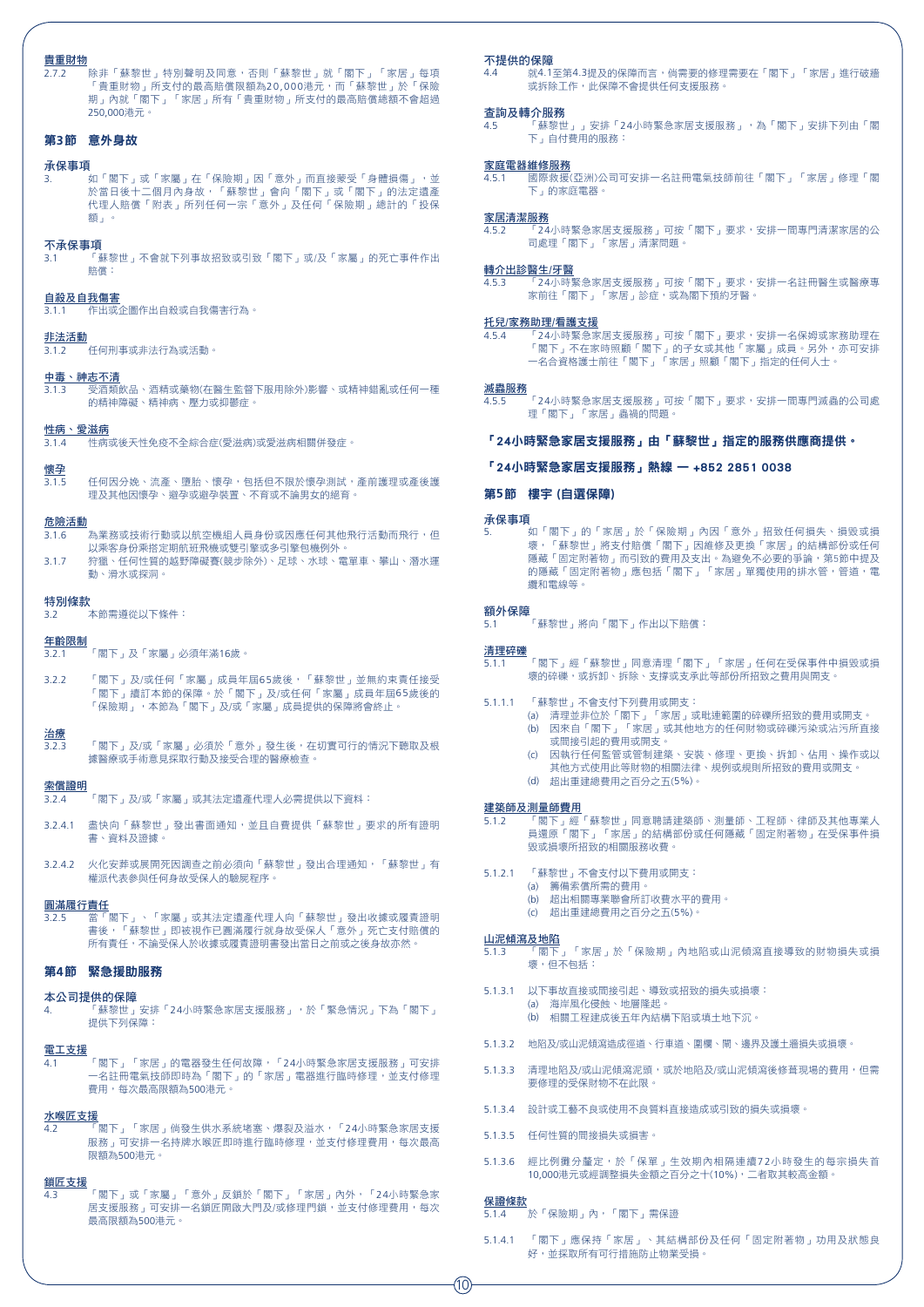#### 5.1.4.2 「閣下」應依照香港政府所有法律、規例、守則及指引(包括香港土木工程署轄 下土力工程處發出的「巖土指南第五冊 — 斜坡維修指南」的指引),維修「閣 下」應負責的所有人工斜坡及護土牆。

#### 5.1.4.3 如有以下情況,「閣下」必須即時通知「蘇黎世」:

- 。<br>(a) 「閣下」「家居」之下、周圍或附近進行挖掘工程。於該情況下「蘇黎 世」有權更改或取消本「保單」提供的保障。
- (b) 任何承保風險發生,並正影響「樓宇」所在地的任何部份(不論是否涉及受 保財物)或其周圍環境。

#### 自負額

5.2 「蘇黎世」毋須賠償火災、雷電及爆炸以外事件導致的每宗損失或損壞事件首 3,000港元。

#### 不承保事項

5.3 「蘇黎世」不會就下列事故直接或間接引致之損失、損毀或損壞作出賠償:

#### 不誠實行為

5.3.1 不誠實、欺詐行為、哄騙或其他虛假手段。

#### 自然損失

5.3.2 自然損耗、維修不善、變壞、生銹或腐蝕、侵蝕、外觀變化、霉菌、乾腐或濕 腐、動物、雀鳥、昆蟲、幼蟲或任何有害蟲鼠。

#### 無人居住

5.3.3 「閣下」「家居」連續三十天無人居住後發生水浸事件所招致的損壞。

#### 政府執法

-<br>「政府執行監管仟何「樓宇」建造、修理或拆卸工程的條例或法律。

#### 修理及維修

----<br>根據第5節的受保事件非必要的翻新、改建、修理及安裝工程。

#### 付款依據

5.4 「蘇黎世」將支付重建或修復「閣下」的「家居」的結構部份或任何隱藏「固 定附著物 」至全新狀況所實際招致的費用。如該物業不會修理或重建,「蘇黎 世」只會向「閣下」賠償該物業蒙受損失之前的價值,以及拆卸和清理瓦礫的 合理費用。

#### 賠償限額

5.5 「蘇黎世」根據第5節支付的最高「賠償限額」總額不會超過重建或修理「閣 下」「樓宇」至全新狀況所實際招致的費用。

#### 第**6**節 全球個人物品保障 (自選保障)

#### 承保事項

#### 個人物品

6. 如「閣下」及/或「家屬」於「保險期」內在世界任何地方因「意外」以致「個 人物品」損失、損毀或損壞,「蘇黎世」將作出賠償。

6.1 第6節並不適用於2.2.11或2.2.12內已涵蓋之保障範圍。

#### 額外保障

6.2 「蘇黎世」將為「閣下」及/或「家屬」提供下列保障:

#### 金錢失竊

- 6.2.1 倘「閣下」及/或「家屬」在世界任何地方遭遇失竊或搶劫事件,並於發現事件 後24小時內向當地警方報失,「蘇黎世」將賠償「閣下」及/或「家屬」的「意 外」金錢損失。
- 6.2.1.1 於「保險期」內,本節最高的賠償限額為2,500港元。

#### 未經授權使用信用卡

- 6.2.2 倘「閣下」及/或「家屬」在世界任何地方遭遇失竊或搶劫事件,以致「閣下」 及/或「家屬」信用卡被盜用,「蘇黎世」會賠償有關之「意外」損失,但「閣 下」及/或「家屬」必須在發現事件後24小時內向當地警方、當地大使館及發咭 機構報失。
- $6.2.2.1$  於「保險期」內,本節最高的賠償限額為10,000港元。

#### 補領個人證件

- ————————————————————<br>6.2.3 如「閣下」及/或「家屬」在世界任何地方遭遇失竊或搶劫事件,以致必須補領 個人證件及信用卡,「蘇黎世」將支付有關補領費用,但「閣下」及/或「家 屬」必須在發現事件後24小時內向當地警方、當地大使館及發咭機構報失。
- 6.2.3.1 於「保險期」內,本節最高的賠償限額為3,000港元。

#### 自負額

6.3 「蘇黎世」毋須賠償每宗損失事件首250港元。

#### 不承保事項

6.4 「蘇黎世」不會賠償以下事故直接或間接造成的損失、損毀或損壞:

#### 有害蟲鼠及霉菌

6.4.1 有害蟲鼠、昆蟲、霉菌、自然損耗、其他磨損或修理、修復或裝修之任何程 序。

#### 海關機構

6.4.2 任何被政府、公共、市級、地方當局或海關機構充公、收歸國有、徵用或蓄意 破壞之損失。

#### 機械及電力錯亂

6.4.3 機械或電力錯亂、鏡片或玻璃遭刮花或破損,除非此項損毀伴隨其他於本節另 有承保的其他損壞則屬例外。

#### 賠償限額

-<br>除非另行聲明並獲「蘇黎世」接納,否則於「保險期」內,第6節就任何一件物 品支付的最高賠償限額不會超過5,000港元或「投保額」之百分之二十(20%), 二者取其較低金額。

**付款依據**<br>6.6 「蘇黎世」將支付更換或修理受保物件的費用及損失或損壞金額,但需扣減衣 物的自然損耗價值。「蘇黎世」亦可選擇替換物件或安排修理。如損失或損壞 的物件無法以符合經濟原則的費用替換,而「閣下」決定不予替換,「蘇黎 世」只會賠償物件在損失或損壞時的再售市值。

#### -套、一<u>對或一組條款</u>

- 6.7 如受保物件乃一對、一套或一組的組成部份,「蘇黎世」所支付的賠償額將不 會超過損失或損壞部分的價值,而不論該組成為一對、一套或一組部分具有特 殊價值亦然。於任何情況下,「蘇黎世」支付的賠償額不會超過該一對、一套 或一組物品投保額的比例部份。
- 6.7.1 如受損物件屬於一套、一套或一組,「蘇黎世」不會支付未損毀部分的替換費 用。

#### 不足額保險

6.8 如發生「意外」時,任何一件「閣下」及「家屬」的「個人財物」的財物總值 高於「附表」列明的「投保額」,「閣下」需直接按照不足額保險的比例分擔 損失或損壞。

#### 第**II** 部分 詞彙釋義

7. 如以下詞語解釋適用於本「保單」:

#### 「意外」

7.1 指「閣下」及/或「家屬」或「家傭」無法控制之突發、意外及不可預見而招致 損失的事件。

#### 「身體損傷」

- 7.2.1 於第1節:指身體損傷、病症、疾病及精神創傷或其所導致之死亡。
- 7.2.2 於第3節:指在「意外」中純粹因暴力、外來及可見方式導致而並非任何其他原 因引致的身體損傷。

#### 「樓宇」

7.3 指「閣下」「家居」所在之主建築物,包括業主「固定附著物」及「裝置」及 其牆壁、閘及圍欄,但不包括地基、排水渠或最低樓層底下的建築物任何部 份。

#### 「家居財物」

- 7.4 指屬於「閣下」及/或「家屬」之傢具、「固定附著物」、「裝置」、平板玻 璃、固定玻璃物品、衣服、家居用品、個人物品、「電子通訊產品」、「貴重 物品」及室內裝修,但不包括:
- 7.4.1 「家居」之任何結構部份、業主「固定附著物」及「裝置」、外置電視及收音 機天線、天線裝置、天線杆及天線塔。
- 7.4.2 走廊、陽台、平台、露台、前院及露天地方內或上之財物。
- 7.4.3 其他保險保單註明承保的財物。
- 7.4.4 契約、債券、匯票、本票、支票、旅行支票、證券、郵票、任何文件、現金、 <sub>2008</sub> - 1003 - 1003 - 2008 - 2008 - 2008 - 1003 - 1003 - 3008 - 1003 - 2008 - 1003<br>納票、手稿、證音、硬幣、代幣或禮券、彩票、紀錄或雷腦紀錄、八達涌卡或 八達通錶及電子貨幣。
- 7.4.5 車輛、船舶、單車或相關配件。
- 7.4.6 植物及動物。
- 7.4.7 鍋爐、工業機器及商用機器。
- 7.4.8 建造或搭建中物業。
- 7.4.9 排水渠及水管。
- 7.4.10 隱形眼鏡。
- 7.4.11 違規建築物或結構。

#### 「家傭」

7.5 指任何與「閣下」及/或「家屬」存有僱員合約而合約訂明的工作性質為於「家 居」內處理家務的全職同住僱員。

#### 「電子通訊產品」

7.6 指傳呼機、便攜式/手提電話、智能手提電話、個人數碼助理、掌上電腦及任何 類型的平板電腦。

#### 「緊急情況」

7.7 指「閣下」「家居」發生的突發及不可預見事件,對「閣下」、「家屬」或第 三者的生命或財物構成威脅或直接危害,以致必須即時安排水電技師或鎖匠提 供臨時修理/維修服務。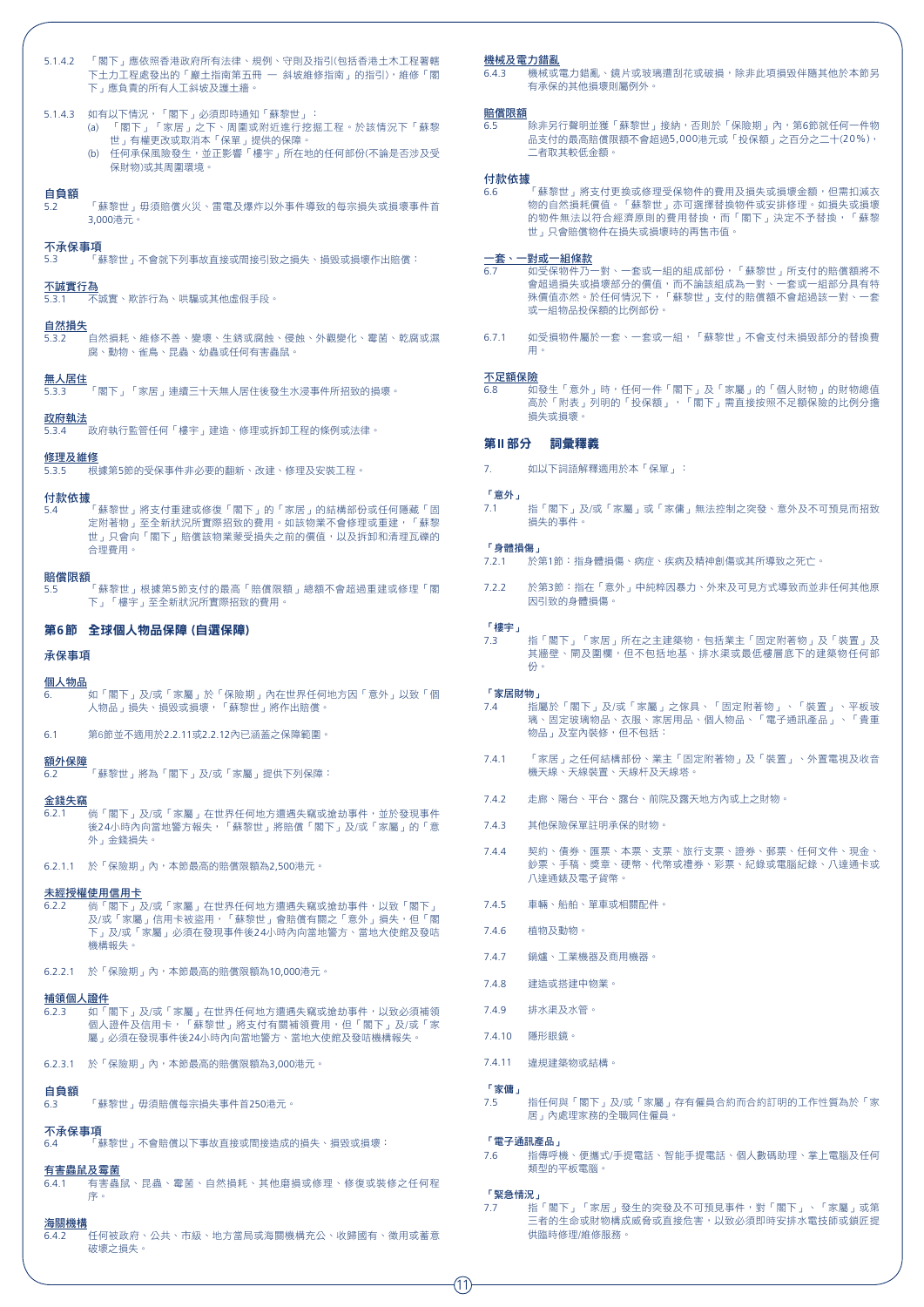| 「僱員」<br>指《僱員賠償條例》(香港法例第282章)詮釋的「僱員」。<br>7.8<br>「家屬」                                                                | 未經許可建築工程<br>受保「樓宇」內或上之現有或新建未經許可結構及/或未經許可建造、搭建、拆<br>8.8<br>卸、修理、安裝及翻新工程。於本條款而言,未經許可結構及未經許可建築工<br>程將依照《建築物條例》(香港法例第123章)詮釋。                                                                   |
|--------------------------------------------------------------------------------------------------------------------|---------------------------------------------------------------------------------------------------------------------------------------------------------------------------------------------|
| 7.9<br>指在「閣下」「家居」內永久性居住的親屬。                                                                                        | 污染及沾污物                                                                                                                                                                                      |
| 「裝置」<br>指非永久固定於「閣下」「家居」而「閣下」可遷移至新居之物品。<br>7.10                                                                     | 8.9<br>「閣下」將煙霧、水蒸氣、油煙、煙、酸性物質、鹼性物質、有毒化學物、液<br>體或氣體、廢料或其他刺激物、沾污物或污染物排放、發放、釋放或漏出至土<br>地或空氣內、任何水道或水中而造成污染。                                                                                      |
| 「固定附著物」<br>7.11   指永久固定於「閣下 」「家居 」而「閣下 」不可遷移至新居之物品。                                                                | 輻射污染<br>8.10<br>如因下列事故直接或間接招致或引起的任何支出、後果損失、法律責任或財物                                                                                                                                          |
| 「家居」<br>7.12<br>指「閣下」或「家屬」並擁有或佔用之私人居所、房屋或私人居住單位,並於<br>「附表」列為承保地點。                                                  | 損失<br>8.10.1 任何核子燃料或核子燃料燃燒後所產生的核子廢料所引致的電離子輻射或放射<br>性污染。                                                                                                                                     |
| 「賠償限額」<br>指就每一承保損失所支付的最高賠償額。<br>7.13                                                                               | 8.10.2 任何爆炸性核子機組或核子港元件產生的輻射性、毒性、爆炸性或其他危險物<br>質。                                                                                                                                             |
| 「責任限額」<br>7.14   指「附表」註明之責任限額。                                                                                     | 8.10.3 任何採用原子、核裂變、聚變或其他類似反應或放射性力量或物質的核子武<br>器。                                                                                                                                              |
| 「保險期」<br>7.15   指「附表」註明之保險期。                                                                                       | 8.10.4<br>放射性,有毒,爆炸或其他危險或任何有污染性質的放射性物質。                                                                                                                                                     |
| 「個人物品」<br>指日常生活一般穿戴或攜帶的財物,但不包括:<br>7.16                                                                            | 戰爭<br>8.11.1<br>戰爭、侵略、外敵入侵、敵對局面或交戰事件(不論正式宣戰與否)或內戰;                                                                                                                                          |
| 其他保險保單註明承保的財物。<br>7.16.1                                                                                           | 政變或平民叛亂升級或擴大至大規模的叛變事件、軍事政變、反叛、革命、軍<br>8.11.2<br>事行動、篡權或與任何組織(從法律上或實際上或透過恐怖活動或暴力參與推翻                                                                                                         |
| 7.16.2 契約、倩券、匯票、證券、文件、手稿、業務、專業或貿易貨物或設備。                                                                            | 政府活動之組織)有關或代表此等組織之人士所作的行為。                                                                                                                                                                  |
| 任何「電子通訊產品」。<br>7.16.3                                                                                              | 恐怖活動<br>8.12.1 任何恐怖活動,不論是否由其他原因或事件同時或以任何時序所致而造成之損                                                                                                                                           |
| 皮草、信用卡、任何性質之金錢、隱形眼鏡、假牙、義肢、露營用品或槍械。<br>7.16.4                                                                       | 失。                                                                                                                                                                                          |
| 7.16.5 任何人士擁有、受信託保管、持管或控制而其間作專業用途之樂器、體育設備<br>及攝影器材。                                                                | 8.12.2 任何抑制、防止、鎮壓、報復或回應恐怖活動的行動。                                                                                                                                                             |
| 7.16.6 使用中的體育服裝及裝備。<br>「保單」                                                                                        | 8.12.3 於本不承保事項,恐怖活動包括任何人或團體不論在法律上或實際上獨自行動<br>或代表任何組織或政府,為達到政治、宗教、意識形態或類似目的(包括不論合<br>法與否)意圖影響任何國家在法律上或實際上的政府或其任何政治分部,及/或威<br>脅公眾或任何國家的部份公眾的行為、準備或恐嚇行動,包括:                                    |
| 指本「保單」文件及「蘇黎世」發予「閣下」及「家屬」陳述條款及承保範圍<br>7.17<br>之「附表」。                                                               | 8.12.3.1 涉及以暴力對待一人或多人;或<br>8.12.3.2 涉及財物損毀;或<br>8.12.3.3 危害生命但不包括執行行動的人;或                                                                                                                   |
| 「保費」<br>指「附表」列明之保費款項。<br>7.18                                                                                      | 8.12.3.4 對健康或公眾或部份公眾的安全製造風險;或<br>8.12.3.5 設計干擾或破壞某電子系統。                                                                                                                                     |
| 「附表」<br>指附屬及構成本「保單」一部分之「保單」附表。<br>7.19                                                                             | 8.12.4   如有任何行動或訴訟關於「蘇黎世」引用此條款而不負責任何損失或損毀,<br>「閣下」需自行負責提供證據證明該損失或損毀是受保範圍之列。                                                                                                                 |
| 「投保額」<br>指「附表」註明的投保額<br>7.20                                                                                       | 聲震<br>以聲波或超聲波速度行駛的飛機或其他飛行裝置產生的壓力波。<br>8.13                                                                                                                                                  |
| 「貴重物品」<br>指珠寶、黃金、銀、貴重金屬、皮草、腕錶、古玩、藝術品及古董。<br>7.21<br>「閣下」                                                           | 確認電子日期 ( 除第3節外各節均適用 )<br>8.14.1 因任何電腦系統(根據下文詮釋)不具備2000年兼容能力(根據下文詮釋)所直接<br>或間接促成,或由此連帶造成,或有任何輕微關連、相關而引致或引起的任何<br>「意外」、損失、損壞、毀壞、後果損失、身體損傷、開支及/或責任。                                            |
| 指「附表」上註明為受保人之人士。<br>7.22<br>「蘇黎世/承保人」                                                                              | 8.14.2 以仟何方式於仟何時間因更正、轉換、修復、重編或更換仟何雷腦系統(不論該<br>電腦系統屬於「閣下」與否亦然),以讓該電腦系統符合2000年兼容能力審核                                                                                                          |
| 指蘇黎世保險有限公司。<br>7.23                                                                                                | (根據下文詮釋)所招致之任何費用或開支。                                                                                                                                                                        |
| 第Ⅲ 部分  一般不承保事項<br>如因下列事故直接或間接招致或引起仟何人十或財物蒙受仟何損失、捐毀、捐<br>8.<br>傷、疾病或損壞,又或招致關乎任何人士或財物損失、損毀、損傷或損壞的責<br>任,「蘇黎世」不會作出賠償。 | 8.14.3 以因任何電腦系統(根據下文詮釋)作出更正、轉換、修復、重編、更換或試圖更<br>正、轉換、修復、重編、更換,以令其或試圖令其具備2000年兼容能力(根據下<br>文詮釋)所直接或間接促成,或由此連帶造成,或有任何輕微關連、相關而引致<br>或引起的任何「意外」、損失、損壞、毀壞、後果損失、身體損傷、開支及/或<br>青仟,不論該電腦系統是否屬於「閣下」亦然。 |
| 無法解釋的損失<br>無法解釋的損失或任何財物失蹤。<br>8.1                                                                                  | 惟任何承保財物在本「保單」承保的指定風險事件(根據下文詮釋)招致損失、損壞及/或損<br>毀(金錢及玻璃除外),則本公司將作出賠償。                                                                                                                          |
| 非法活動<br>任何刑事或非法行為或活動。<br>8.2                                                                                       | 指定風險事件:指火災、雷電、爆炸、飛機或其他飛行裝置或由空中下墜之物品、騷亂、<br>暴亂、工人罷工、停工、參加勞資暴亂的人士、含惡意的人士、地震、風暴、水災、任何<br>水缸裝置或水管漏水或任何道路汽車或動物撞擊。                                                                                |
| 潛在的缺陷<br>「保險期」開始前發生的事故或「保險期」開始前已出現的損壞。<br>8.3                                                                      | 茲以本不承保事項而言:                                                                                                                                                                                 |
| 蓄意損壞<br>「閣下」或「家屬」或其「僱員」或「家傭」的蓄意行為。<br>8.4                                                                          | 「電腦系統」指附從任何設施、裝置、系統、設備及媒體及任何周邊裝置、軟<br>(1)<br>件、硬件、新訂版本、更新、翻譯、編篡、副本、部分副本及修訂本(包括組<br>成該部分或組成該附從周邊裝置部分之微型晶片、集成電路及其他港元件及零                                                                       |
| 後果損失<br>任何性質的後果損失。<br>8.5                                                                                          | 件),以處理、操作、儲存或檢取電子數據及「電腦系統」的資料,包括或指電<br>腦系統任何部分中編製或編碼或電腦系統使用之任何硬件及軟件、密碼、指令<br>及指示。                                                                                                           |
| 貶值<br>任何財物的貶值或價值損失。<br>8.6                                                                                         | 倘電腦系統因任何原因無法或不能正確地確認任何曆日為其真確曆日或記錄、<br>(2)<br>儲存或保留及/或正確地操作、詮釋或處理任何數據、資料、指令或指示,以致                                                                                                            |
| 剝奪擁有權<br>因任何合法組成的機構充公、收歸國有、強佔或徵用而被永久或暫時剝奪擁有<br>8.7.1<br>權。<br>8.7.2<br>因仟何人十非法佔用所致的永久或暫時剝奪擁有權。                     | 出現下列結果,「電腦系統」即被視為「未符合2000年兼容能力審核」:<br>(a) 被確定為非電腦系統真實曆日之任何曆日數據。<br>(b) 操作已編入任何電腦硬件或軟件之任何指令,以致損失數據或無法記錄、<br>儲存、保留或正確地處理任何日期當天或之後的有關數據。<br>(c) 無法將一個曆日轉換至下一個曆日。                               |
|                                                                                                                    | (12)                                                                                                                                                                                        |